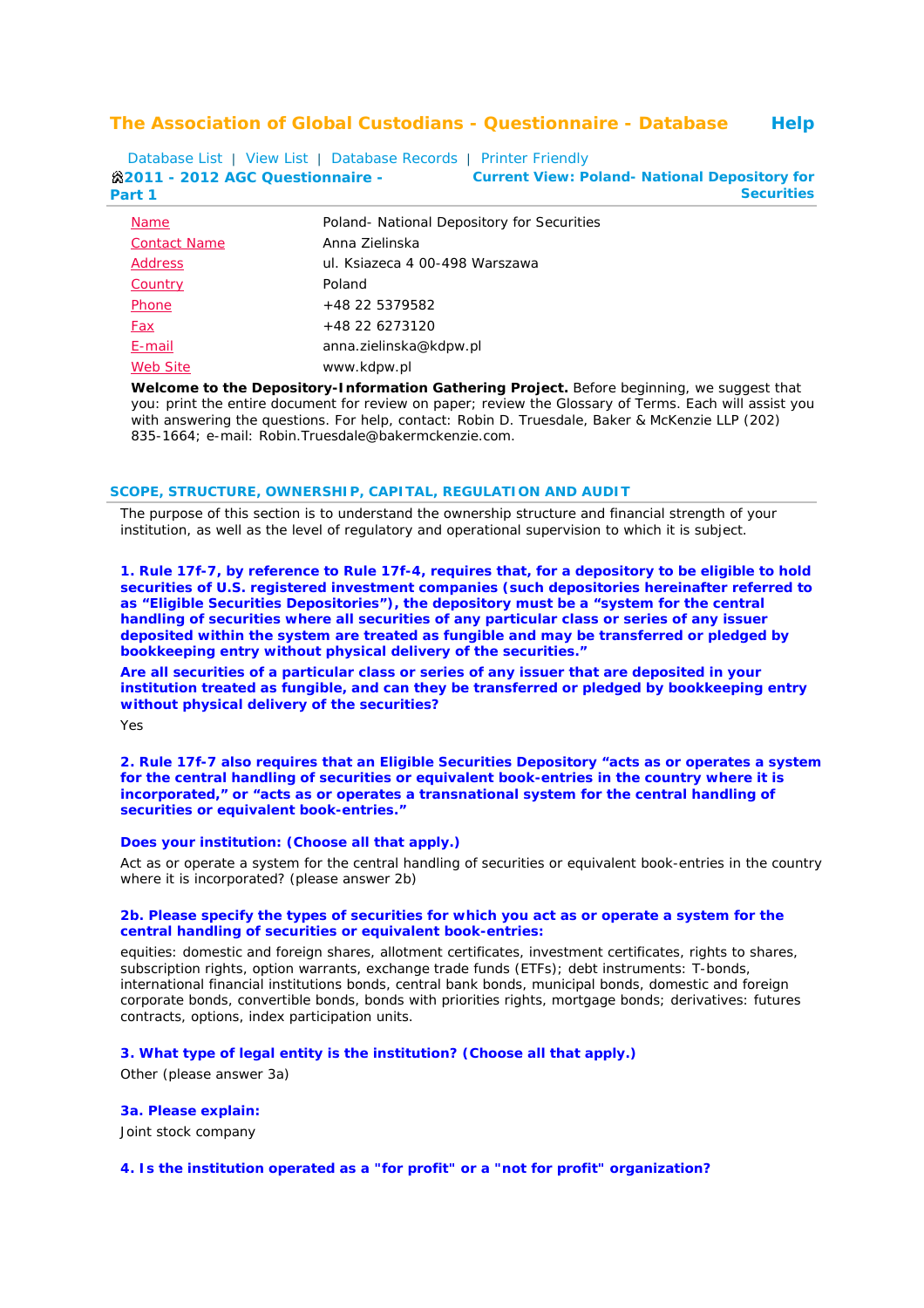Not for profit, Other (please answer 4a)

### **4a. If other, please explain:**

Depository may set aside a share of its profits for the payment of a dividend if the profits generated do not need to be retained to enable the Company to perform its business activities.

### **5. Please provide the names of the owners and their ownership interest percentages.**

33 % Warsaw Stock Exchange 33 % National Bank of Poland (Central Bank) 33 % Ministry of State **Treasury** 

# **6. Please answer the following:**

### **6a. What is the date of establishment of the depository?**

07/Nov/1994

# **6b. What is the date that the depository's operations began?**

11/Apr/1991

### **7. Under what regulation or statute is the depository established and governed?**

The Trading in Financial Instruments Act, Statute of the KDPW

# **7a. Is the regulation or statute electronically available?**

Yes (please answer 7b)

# **7b. If regulation or statute is electronically available, please supply web address(es) here or upload document(s) in question 7c.**

http://www.knf.gov.pl/en/Images/ustawa\_o\_obrocie\_aktualizacja\_2011\_tcm81-26532.pdf http://www.kdpw.pl/en/regulacje/Documents/statut\_e.pdf http://www.kdpw.pl/en/rules/Documents/statut\_e.pdf

# **7c. Please supply document(s) here:**

### **7d. Please provide details of the structure and composition of your Board together with their industry experience and responsibilities in governing the depository.**

# **What are the qualifications to become a board member?**

The Polish legal system (Code of Commercial Companies) provides for general requirements concerning members of company governing bodies. Qualification requirements concerning specific educational background and professional experience in a given field are set out in certain acts of law governing the operation of entities in a given sector, e.g. banks or some companies of specific character established pursuant to a separate act of law. The Act on Trading in Financial Instruments dated 29 July 2005, pursuant to which the National Depository operates, includes no such provisions with respect to the Board of a company. In such a situation, qualification requirements are set by a body authorized to appoint a Board member. Such qualification requirements depend on the assessment of the company's needs in specific cases.

### **7e. What are the election procedures?**

The President of the Board is appointed and, as the case may be, dismissed by the General Meeting of Shareholders in a secret ballot by an absolute majority of votes (more than half of the votes cast). The General Meeting is valid and may adopt resolutions if at least half of the shares are represented. The shareholders of the company are, in equal parts: the State Treasury represented by the Minister of the State Treasury, the Warsaw Stock Exchange and the National Bank of Poland. Members of the Board, including one or more vice-presidents of the Board, are appointed, at the request of the President of the Board, by the Supervisory Board of the Depository. Such appointment takes place at the meeting of the Supervisory Board in an open vote by an absolute majority of votes cast by the members of the Supervisory Board present at the meeting. The meeting is valid if all members of the Supervisory Board have been notified of the meeting at least 5 days prior to its date and at least half of the members of the Supervisory Board are present. In order to adopt a resolution concerning the appointment or, as the case may be, dismissal of a member of the Board (as well as in other matters), such an item must be included in the agenda of a given meeting.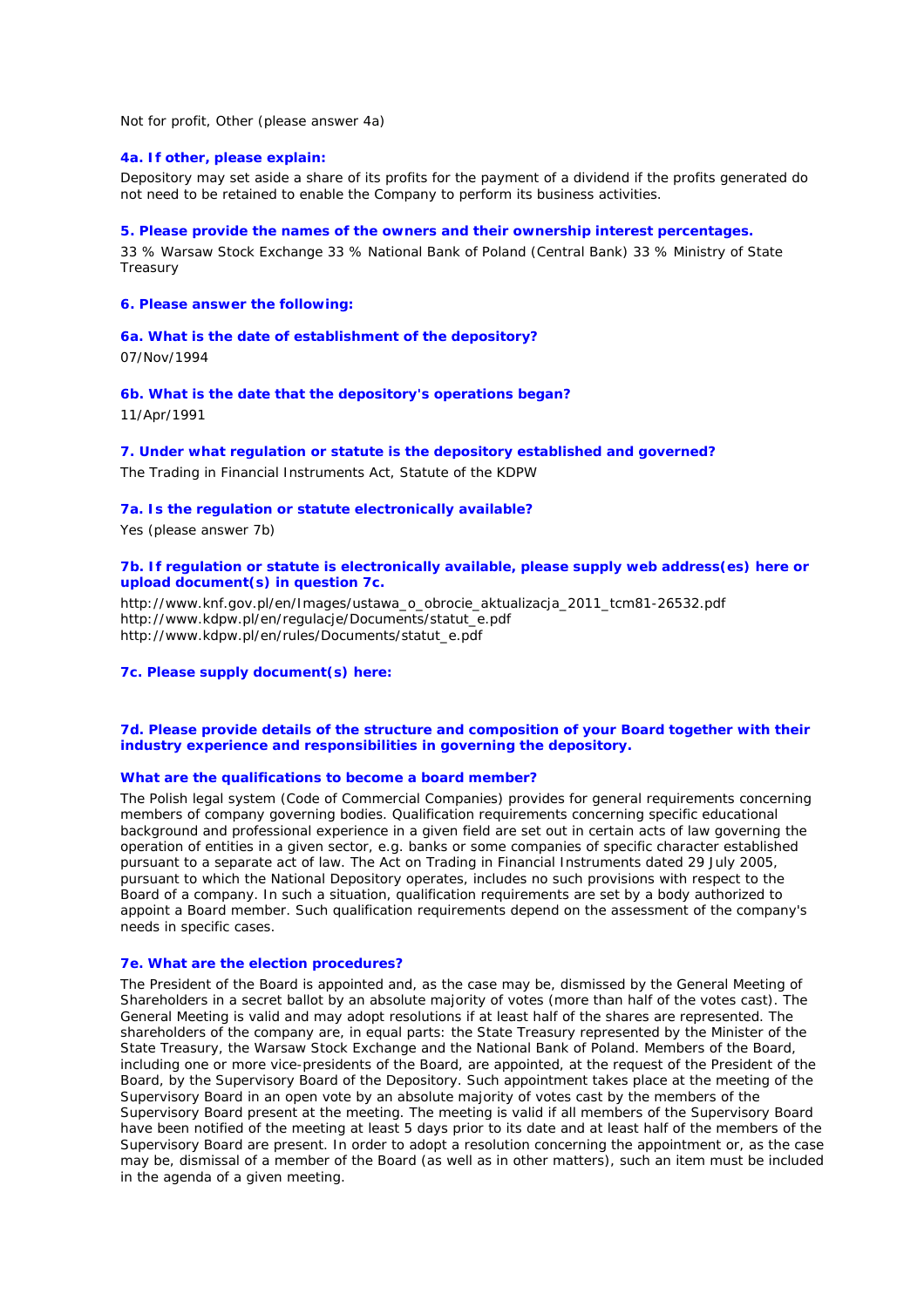#### **7f. What is the maximum length of time a board member can serve?**

Such time length is set out in the Articles of Association of the National Depository. It amounts to three years constituting joint term of office of the Board members. The mandates of all Board members expire on the day an Annual Meeting of Shareholders for the previous full financial year of serving as the member is held. Under Polish law there is no limit as to the number of terms of office, however there is a limitation as to the duration of such a term, which in joint stock companies is 5 years.

### **7h. Who is responsible for regulating the board members?**

The number of Board members, the duration of the term of office (in accordance with the statutory norm), any additional rights for the President of the Board associated with supervising the work of the Board, as well as the manner of voting, the validity of Board meetings, extension or, as the case may be, limitation of competences of the Board in accordance with the Code of Commercial Companies are set out in the Articles of Association, i.e. by shareholders acting as the General Meeting.

### **7g. How are the voting powers distributed amongst the board members (i.e. does each board member have one vote or do certain members have additional voting power)?**

Each Board member has one vote. Resolutions are adopted by ordinary majority of votes. In the case of a tie, the President of the Board has the casting vote. Each Board member may have a dissenting opinion, if they vote against the resolution. Such a dissenting opinion must be written down in the resolution and legal and factual justification for it must be given.

**8. Rule 17f-7 requires that an Eligible Securities Depository "is regulated by a foreign financial regulatory authority as defined under section 2(a)(50) of the Act", with section 2(a)(50) establishing that "'foreign financial regulatory authority' means any (A) foreign securities authority, (B) other governmental body or foreign equivalent of a self-regulatory organization empowered by a foreign government to administer or enforce its laws relating to the regulation of fiduciaries, trusts, commercial lending, insurance, trading in contracts of sale of a commodity for future delivery, or other instruments traded on or subject to the rules of a contract market, board of trade or foreign equivalent, or other financial activities, or (C) membership organization a function of which is to regulate the participation of its members in activities listed above."**

### **Who regulates the activities of the depository? (Choose all that apply.)**

A governmental body or regulatory organization empowered to administer or enforce laws related to securities matters.

**9. Please provide the name of regulatory authority(ies) identified in question 8:** The Polish Financial Supervision Authority (PFSA)

**10. Rule 17f-7 requires that an Eligible Securities Depository "is subject to periodic examination by regulatory authorities or independent accountants."** 

**Is the depository subject to periodic examination by: (Choose all that apply.)** Independent accountants?

# **11. What enforcement actions are available to the regulatory authority(ies) for breach of applicable statute or regulatory requirements? (Choose all that apply.)**

### **Name of Authority #1 (please answer 11a):**

The Polish Financial Supervision Authority (PFSA)

### **11a.**

Fines, Other (please answer 11b)

#### **11b. Please explain:**

An authorized representative of PFSA shall have the right to review KDPW`s books, documents and other carriers of information; to participate in the meetings of the supervisory board and in the general meetings of shareholders of KDPW. Upon a written request of PFSA, the KDPW management board shall be obliged to convene an extraordinary general meeting of shareholders or to put any matters specified by PFSA on the agenda of the general meetings. In case the management board refuses to do it, PFSA may appeal to a court to convene an extraordinary general meeting. PFSA may order the supervisory board to adopt a resolution concerning a particular matter. PFSA may appeal to a court against any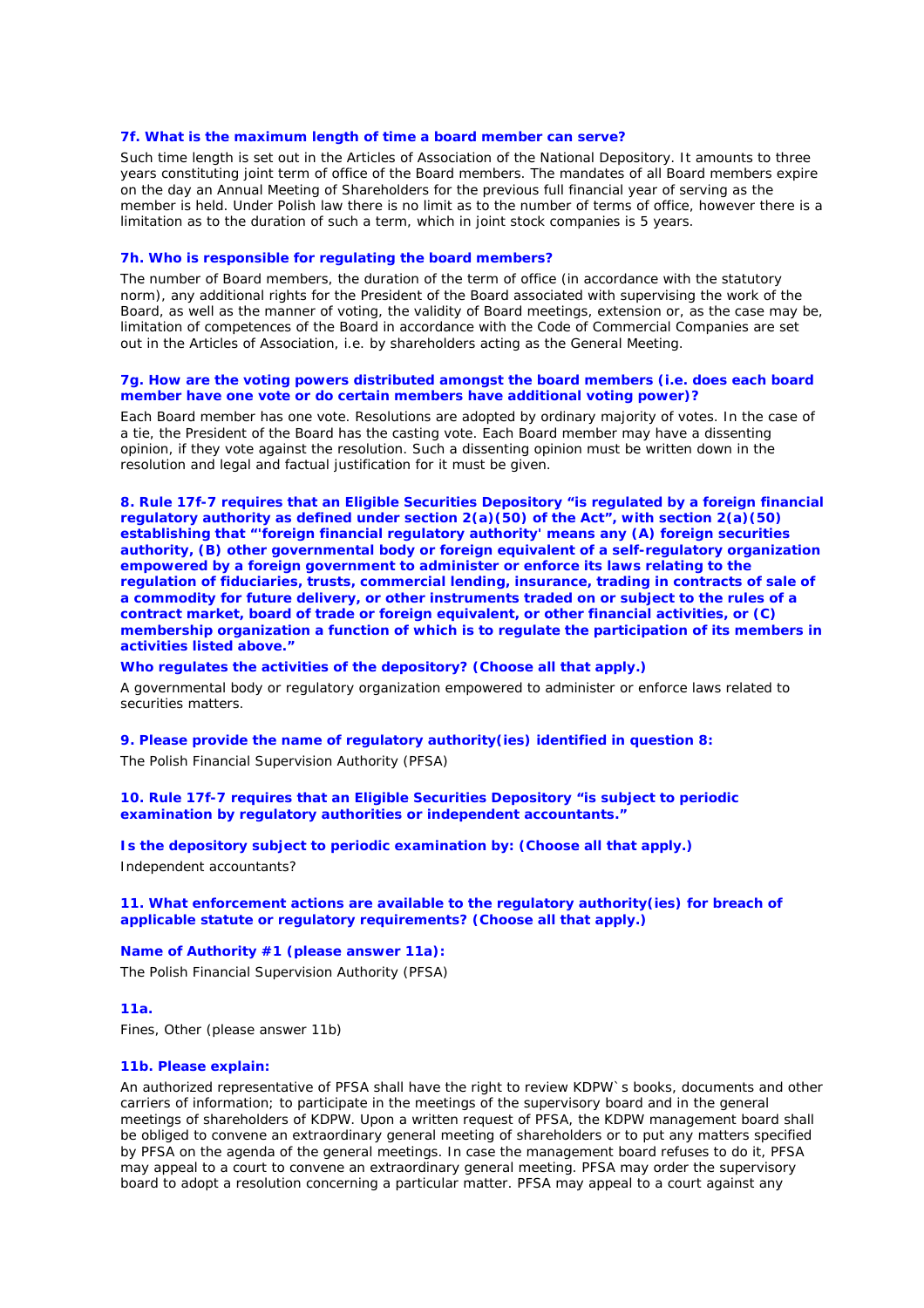resolution of the general meeting of shareholders or supervisory board, within 30 days of the date of receiving notice of the resolution, if it violates the provisions of law, the provisions of the KDPW's statute, the rules or principles of safety of trading, or if the resolution has been adopted contrary to the provisions of law, provisions of the KDPW's statute or the rules.

**Name of Authority #2 (please answer 11c):**

# **11c.**

**12. Has there been any use of such enforcement actions in the last three years?** No

# **Capital**

**13. Are annual financial statements publicly disclosed?**

Yes (please answer 13a)

**13a. If yes, the AGC requests a copy of the institution's annual report. Is the annual report available electronically?**

Yes (please answer 13b)

**13b. If yes, please upload the document(s) here or insert web link(s) in question 13d:**

**13c. If more than one document for 13b, please upload the additional document here:**

# **13d. Please insert web link(s) for 13b here:**

http://www.kdpw.pl/pl/kdpw/publikacje/Strony/RaportyRoczne.aspx

# **Internal Audit**

# **14. Is an internal audit undertaken in your depository?**

Yes (please answer 14a)

# **14a. If yes, what areas does the audit cover (financials, operations, etc.) and which department in your depository handles it?**

The audit covers operations, compliance and partially financials areas. It is handled by the Internal Audit Department.

# *Question numbers 14b, 14c, 14d and 14f have been modified. Thus, your answers from last year have not been populated for these questions.*

**14b. Please list the date of your last internal audit and the period that the audit covered:** 18/Jul/2011

**to**

31/Aug/2011

**14c. How frequently does the internal audit occur? (Choose one.)** Two or more times a year (please answer 14e)

**14e. Are the results of the internal audit publicly available?** No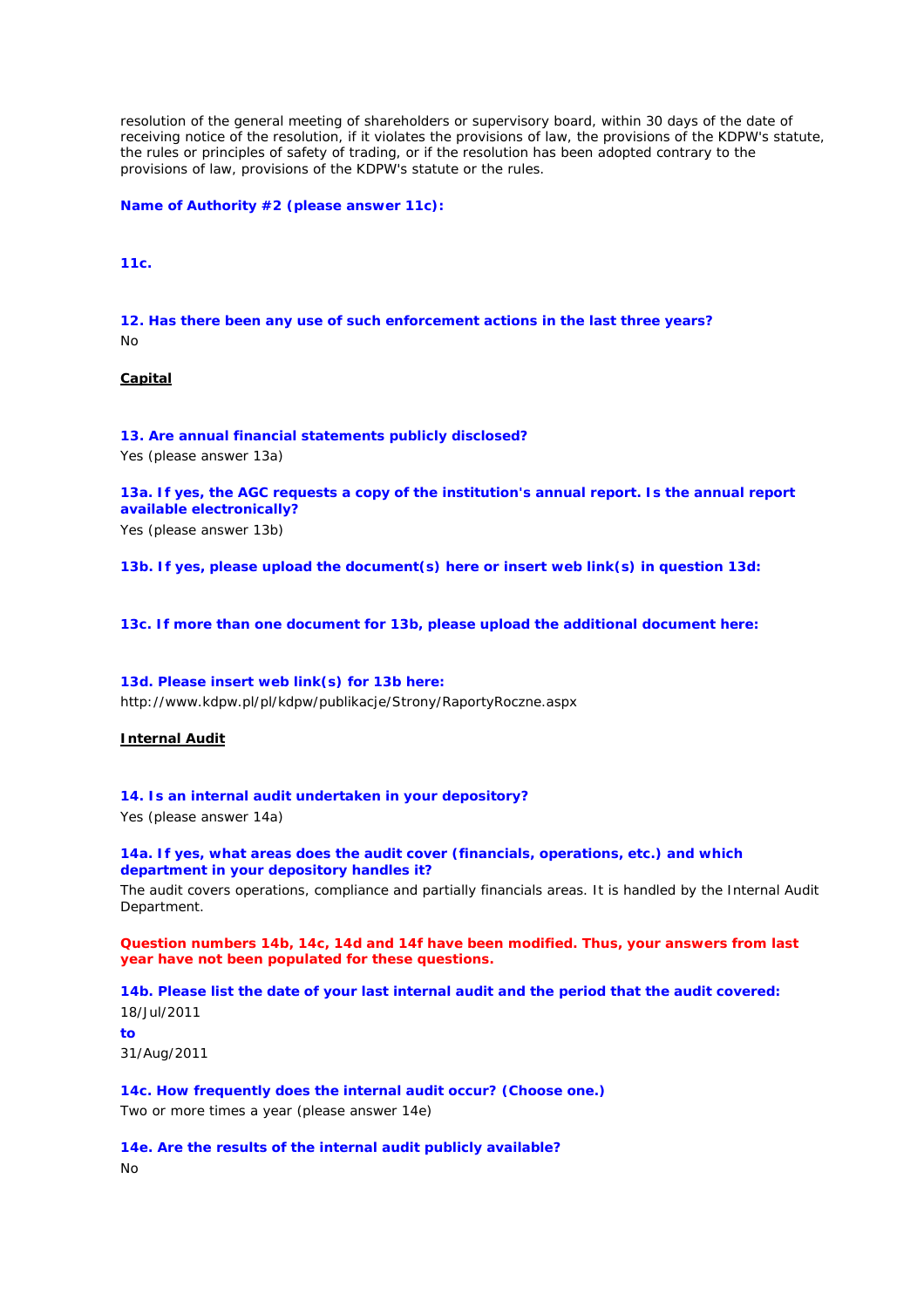**14f. Please select the statement that most accurately characterizes the results of the last internal audit: (Choose one.)**

No material exceptions found.

**15. Is a financial audit performed by an Audit Firm, Regulatory Authority, or other external party?**

Yes (please answer 15a)

**15a. If yes, please state the name(s) of the entity(ies) who perform the financial audit.** BDO Sp. z o. o. Tax audits is performed by the Fiscal Audit Office

*Question numbers 15b, 15c, 15d, 15e and 15f have been modified. Thus, your answers from last year have not been populated for these questions.*

**15b. Please list the date of your last financial audit performed by an Audit Firm, Regulatory Authority, or other external party:** 10/Nov/2011

**15c. Please list the period that the audit covered:**

03/Jan/2011 **to** 30/Sep/2011

**15d. How frequently does the financial audit occur? (Choose one.)** Two or more times a year (please answer 15f)

**15f. Are the results of the financial audit publicly available?**

Yes, No

**15g. Please select the statement that most accurately characterizes the results of the last financial audit: (Choose one.)**

No material exceptions found.

# **16. Is an operational audit performed by an Audit Firm, Regulatory Authority, or other external party?**

Yes (please answer 16a)

**16a. If yes, please state the name(s) of the entity(ies) who perform the operational audit.** The Polish Financial Supervision Authority (PFSA)

*Question numbers 16b, 16c, 16e, 16f and 16g have been modified. Thus, your answers from last year have not been populated for these questions.*

**16b. Please list the date of your last operational audit performed by an Audit Firm, Regulatory Authority, or other external party:** 06/May/2009

**16c. Please list the period that the audit covered:** 02/Jan/2008 **to** 31/Mar/2011

**16d. How frequently does the operational audit occur? (Choose one.)**

Less than annually (please answer 16e)

# **16e. If less than annually, please explain:**

An authorized representative of PFSA shall have right to enter the premises of KDPW and perform an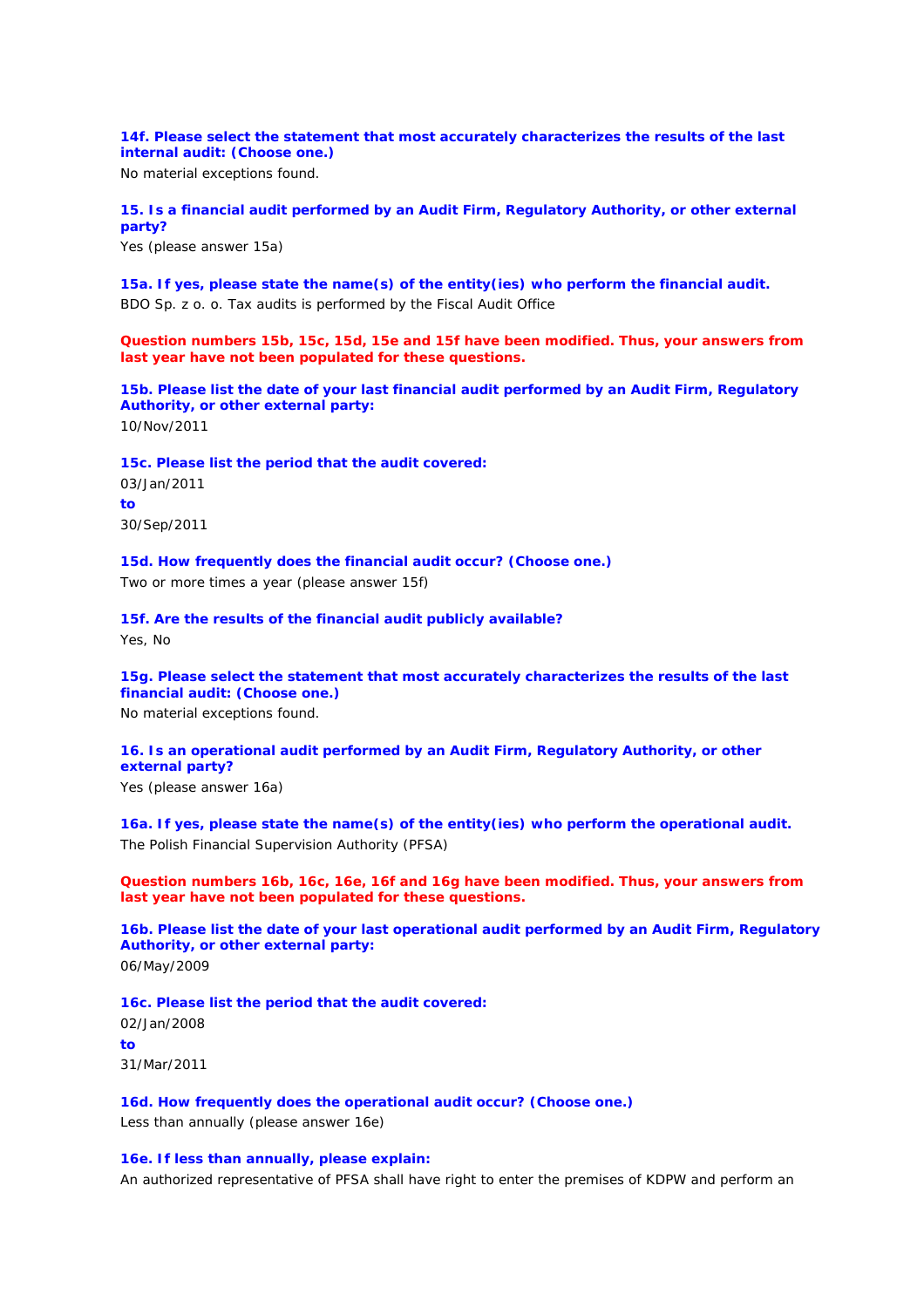operational audit at any moment.

# **16f. Are the results of the operational audit publicly available?**

No

# **16g. Please select the statement that most accurately characterizes the results of the last operational audit: (Choose one.)**

No material exceptions found.

# **PARTICIPANTS AND PARTICIPATION**

*The purpose of this section is to understand issues relating to participation in the depository, including eligibility requirements, conditions of participation, and supervision of participants.*

**17. What types of entities are eligible to become participants and how many of each type are there currently? (Choose all that apply.)**

Banks (please answer 17a), Brokers (please answer 17e), Foreign Institutions (please answer 17m), Other entities (please answer 17q)

**17a. How many Bank participants are there currently? (then please answer 17b)** 56 (as of the end September 2011)

# **17b. Please select the features included in the eligibility requirements for Banks. (Choose all that apply.)**

Regulatory Oversight (please answer 17c), Other (please answer 17d)

**17c. Where can a description of the specific eligibility requirements for Bank participants be found?**

KDPW Rules

# **17d. Please explain:**

Material and technical requirements

**17e. How many Broker participants are there currently? (then please answer 17f)**

30 (as of the end September 2011)

**17f. Please select the features included in the eligibility requirements for Brokers. (Choose all that apply.)**

Regulatory Oversight (please answer 17g), Other (please answer 17h)

**17g. Where can a description of the specific eligibility requirements for Broker participants be found?**

KDPW Rules

# **17h. If other, please explain:** Material and technical requirements

**17m. How many Foreign Institution participants are there currently?**

1 (as of the end September 2011)

# **17n. Please select the features included in the eligibility requirements for Foreign Institution participants. (Choose all that apply.)**

Regulatory Oversight (please answer 17o), Other (please answer 17p)

# **17o. Where can a description of the specific eligibility requirements for Foreign Institution participants be found?**

The Trading in Financial Instruments Act, KDPW Rules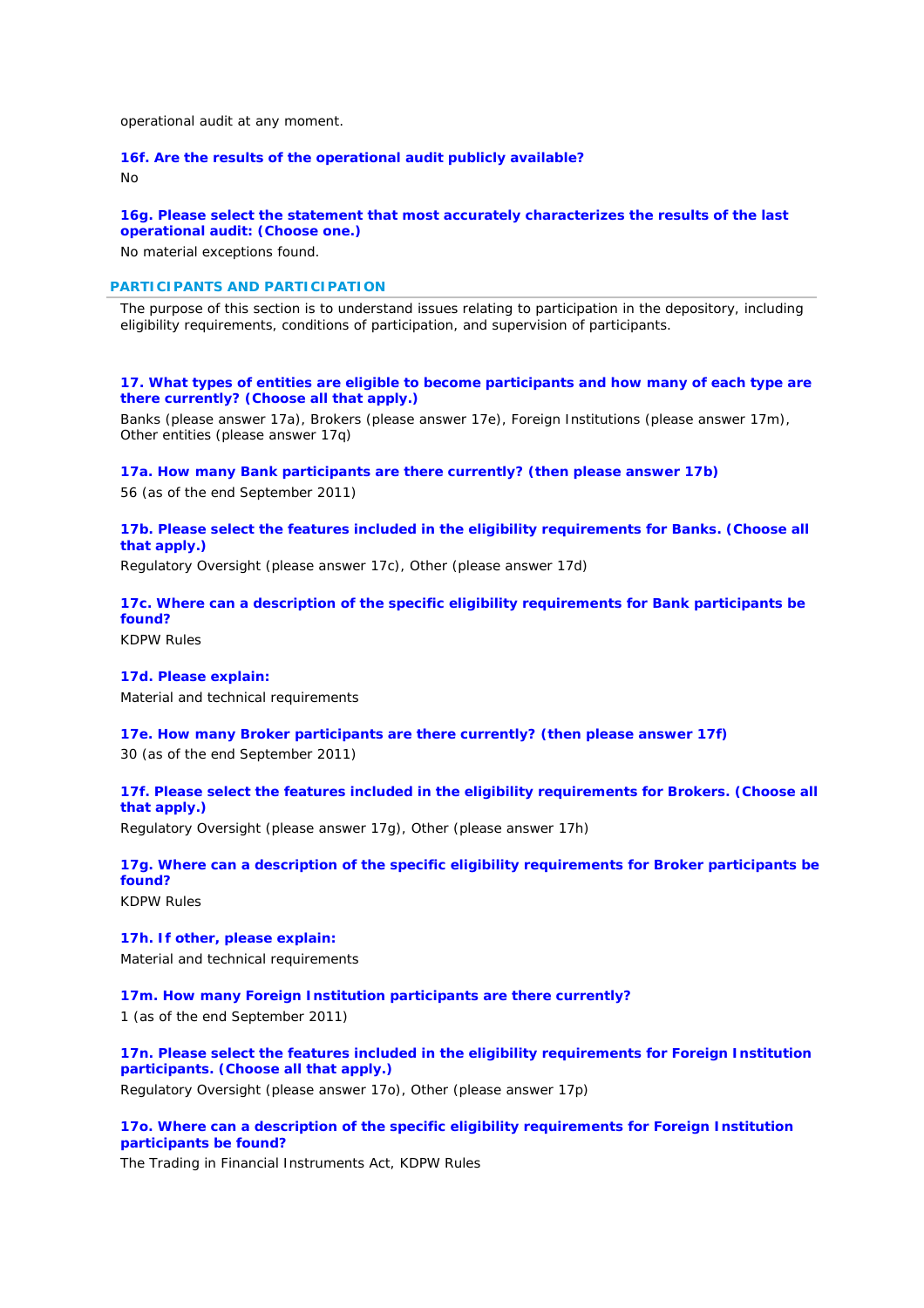# **17p. If other, please explain:**

Material and technical requirements

### **17q. If you have selected "Other entities" above, please explain:**

- Market organisers - Exchanges (Warsaw Stock Exchange,Bondspot SA,Polish Power Exchange); - Clearing houses (KDPW\_CCP, Warsaw Commodity Clearing House),- Central depository (KDPW)– Treasury State/Ministry of Finance; Bank Guarantee Fund's, Central Bank (National Bank of Poland)

### **17r. Indicate how many "Other entities" are currently participants?**

9 (as of the end September 2011)

# **17s. Please select the features included in the eligibility requirements for the participants referred to above as "Other entities". (Choose all that apply.)**

Regulatory Oversight (please answer 17t)

**17t. Where can a description of the specific eligibility requirements for participants described above as "Other entities" be found?**

KDPW Rules

**18. Are participants required to contribute capital to the depository that would result in ownership of the depository?**

No

**19. Are prospective participants subject to an initial review and approval process regarding compliance with eligibility requirements?**

 $V_{\text{QC}}$ 

# **Conditions of Participation**

**20. What governs the relationship between the depository and the participants? (Choose all that apply.)**

Relevant law and regulation, Standard participation contract, By-laws of the depository, Rules of the depository

**21. Rule 17f-7 requires that an Eligible Securities Depository "holds assets for the custodian that participates in the system on behalf of the Fund under safekeeping conditions no less favorable that the conditions that apply to other participants."**

**Please confirm that assets of foreign investors held by custodians as participants in the depository are held under safekeeping conditions no less favorable than the conditions that apply to other participants.**

Yes (please answer 21b)

*Question number 21b has been modified. Thus, your answer from last year has not been populated for this question.*

**21b. Please confirm the basis for the arrangements you have in place to ensure that the assets you hold for custodians receive the same level of safekeeping protection as the assets held for other categories of participants. (Choose all that apply.)**

Relevant Law and Regulation, Standard participation contract, Established terms and conditions of participation, By-laws of the depository, Rules of the depository

# **22. How does the depository notify participants of material changes to the conditions of participation? (Choose all that apply.)**

By public announcement, Other (please answer 22a)

# **22a. Please explain:**

Electronic information system: ESDI (Electronic System of the Information Distribution) or ESDK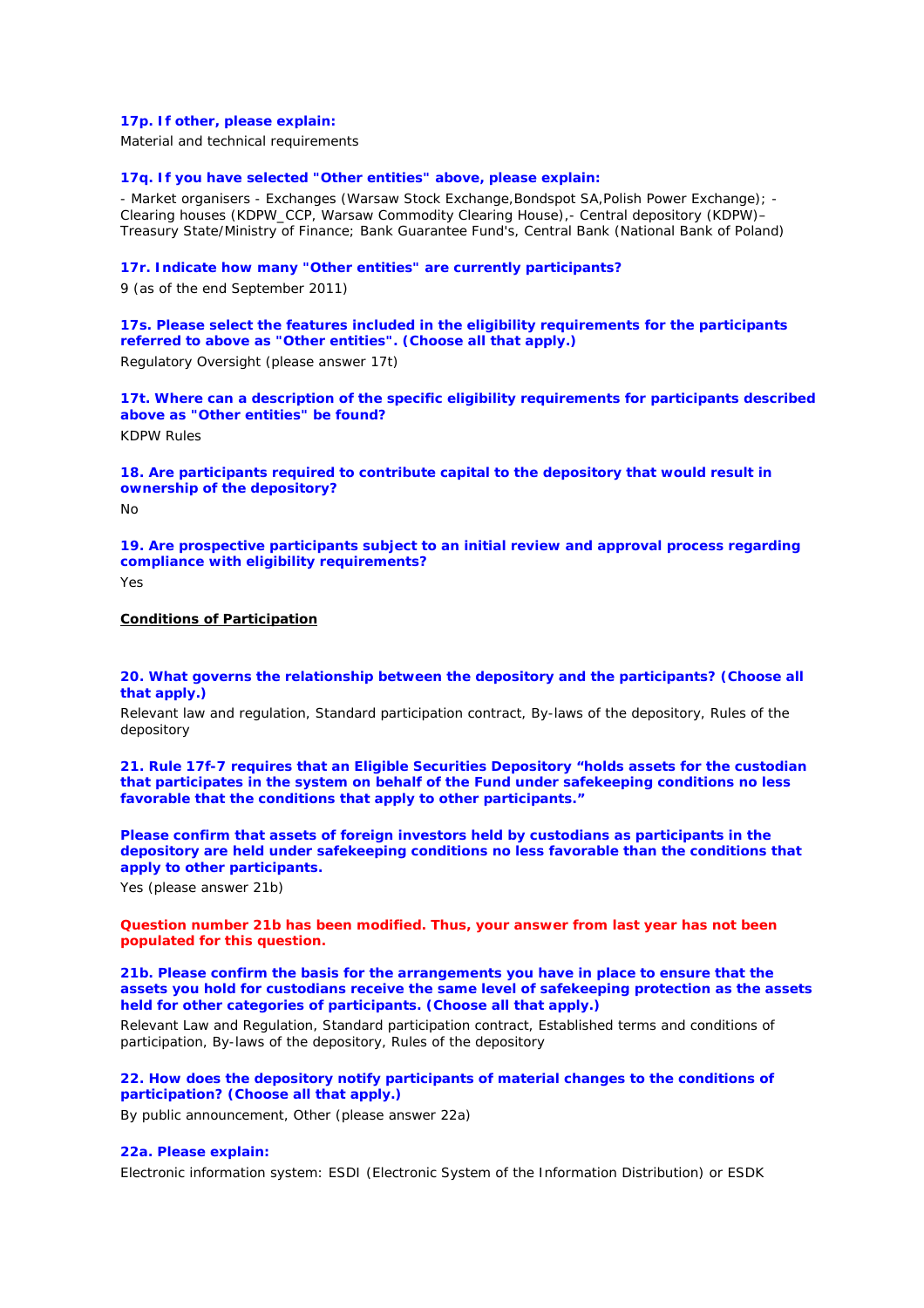(Electronic System of the Messages Distribution)

# **Governance of Participants**

# **23. Who enforces compliance with the depository's conditions of participation? (Choose all that apply.)**

The depository

# **24. What enforcement actions are available to the enforcement authority? (Choose all that apply.)**

Fines, Restrictions on participation, Suspension of participation, Termination of participation, Other (please answer 24a)

#### **24a. Please explain:**

The Depository may caution a participant.

# **25. Has there been any such enforcement actions in the last three years?**

No

#### **DEPOSITORY FUNCTIONALITY AND SERVICES; USE OF AGENTS**

*Certain functionalities and services reduce risk to an investor if provided in an efficient manner. The purpose of this section is to identify those functionalities that may potentially be offered by depositories and clearing systems around the world, and ascertain whether they are offered by your institution.*

# **26. For which of the following security types do you serve as a depository or clearing system? (Choose all that apply.)**

Government securities, Equities, Corporate bonds, Corporate money market instruments, Others (please answer 26a)

# **26a. Please name the other security types:**

Securities - mortgage bonds, municipal bonds, convertible bonds, central bank bonds, international financial institution bonds, investment certificates, bonds with priorities rights, allotment certificates, structured certificates, pre-emptive rights, option warrants, exchange-traded funds (ETFs). Other financial instruments - options, futures contracts, index participation units.

# **27. Is the use of the depository in your market compulsory by law or compulsory by market practice for the settlement or safekeeping of all instrument types in your market (e.g. equities, government securities, corporate bonds, money market instruments, warrants, derivatives etc). (Choose all that apply.)**

Yes by law for settlement of all instrument types (please answer 27a), Yes by law for safekeeping of all instrument types (please answer 27b)

# **27a. Please list the instrument types for which it is not compulsory by law to: (i)settle in your depository**

The use of the depository in Polish market is compulsory for regulated market. The instrument types for which it is not compulsory by law to: settle:Treasury bonds, Treasury bills;T-Bills are settled with the Securities Register (operated by the National Bank of Poland)

# **(ii)safekeep in your depository:**

T-Bills are safekept in the Securities Register operated by the National Bank of Poland

# **27b. Please list the instrument types for which it is not compulsory by market practice to: (i)settle in your depository**

Treasury bills; T-Bills are settled with the Securities Register (operated by the National Bank of Poland)

# **(ii)safekeep in your depository:**

T-Bills are safekept in the Securities Register operated by the National Bank of Poland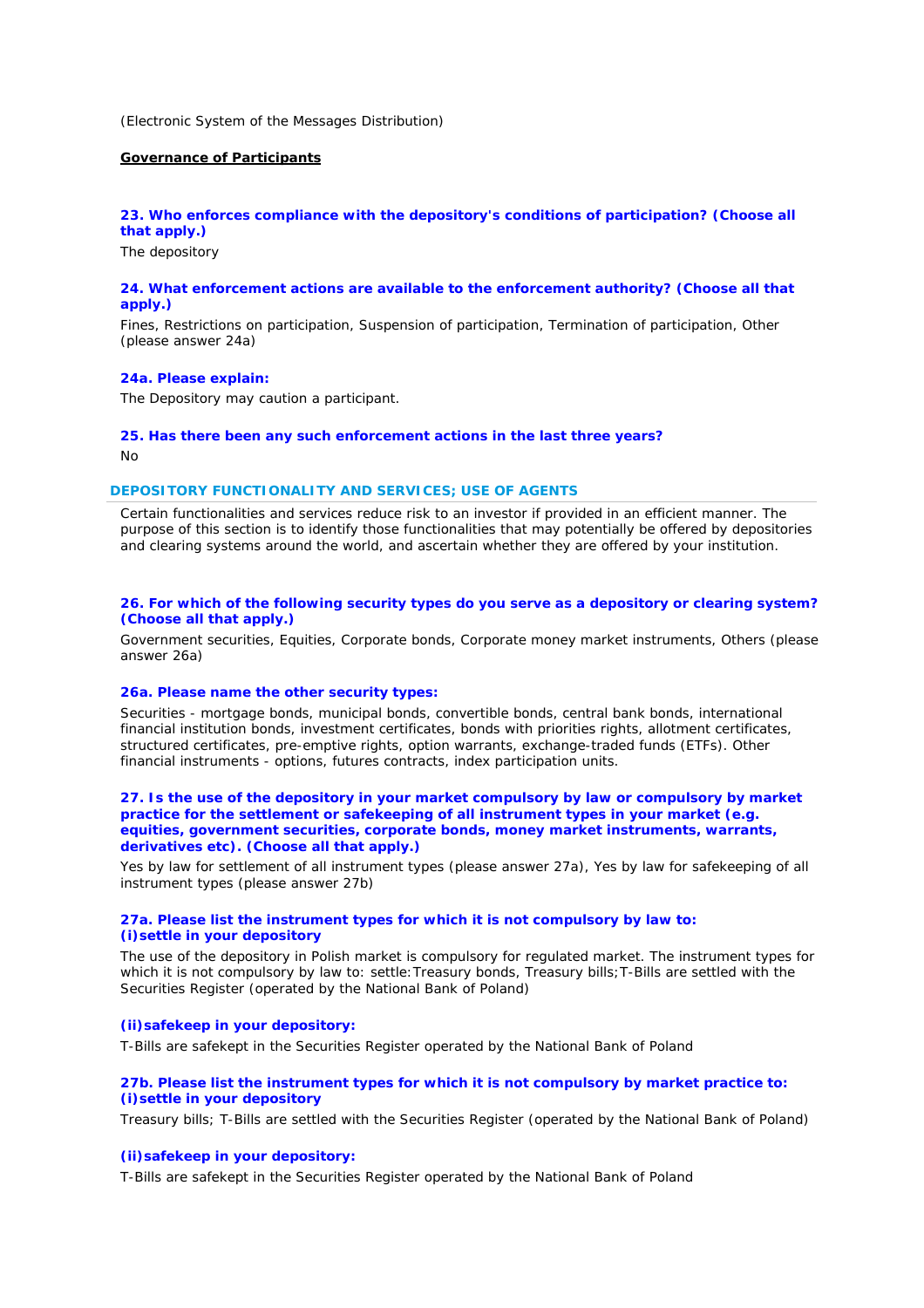### **28. Settlement and Safekeeping Percentages**

**28a. Please list by instrument type the percentage of the total market in your jurisdiction (either volume or value) settled within your institution, exclusive of your links with third parties.**

100 % - for securities traded on the regulated market and the alternative trading

**28b. Please list by instrument type the percentage of the total market in your jurisdiction (either volume or value) held in safekeeping within your institution.**

100 % - for securities traded on the regulated market and the alternative trading

**29. Are there any activities performed by a third party on behalf of the depository for the depository participants (e.g., vaulting of physical securities, registration, entitlement processing, etc.)?**

No

**30. Has any participant suffered any losses in the past three years due to the depository's performance?**

 $N<sub>0</sub>$ 

# **Other Services**

**31. Who accepts cash deposits (or makes payment credit accommodations) for depository transactions? (Choose all that apply.)**

Central Bank

**32. Who processes cash clearing (or draws on credit lines, if applicable) for depository transactions? (Choose all that apply.)**

Depository

# **33. Who controls the movement of cash for cash deposits (or draws on credit lines, if applicable)? (Choose all that apply.)**

Neither/others (please answer 33b)

# **33b. If others, please explain:**

Payment banks, which hold cash accounts at the central bank

# **34. Who controls the movement of cash for cash clearing (or for draws on credit lines, if applicable)? (Choose all that apply.)**

**Depository** 

# **35. Please indicate services you provide. (Choose all that apply.)**

Information in advance on corporate (annual or special) meetings in order that owners can vote., In order to avoid fails, an automatic securities lending facility - if requested - is provided for. (please answer 35a), Collateral handling in support of activities including securities lending, overdraft coverage, cash management, repurchase agreements, etc. Please provide details. (please answer 35c), Same day turnaround settlements., Information on distribution of new issues (IPO, Privatization)., Other (please answer 35d)

### **35a. Automatic securities lending facility is provided for: (Choose all that apply.)**

Other (please answer 35b)

# **35b. If other please explain:**

The automatic securities lending system is organized by KDPW\_CCP (which is the clearing subsidiary of the Depository)in cooperation with KDPW. Banks and brokers who are direct participants of the KDPW, acting on their own account or on the account of another person, however, the securities borrower may only be a direct participant with the status of clearing member in the transaction clearing system operated by KDPW\_CCP or with the status of a representative (settlement agent) for KDPW\_CCP clearing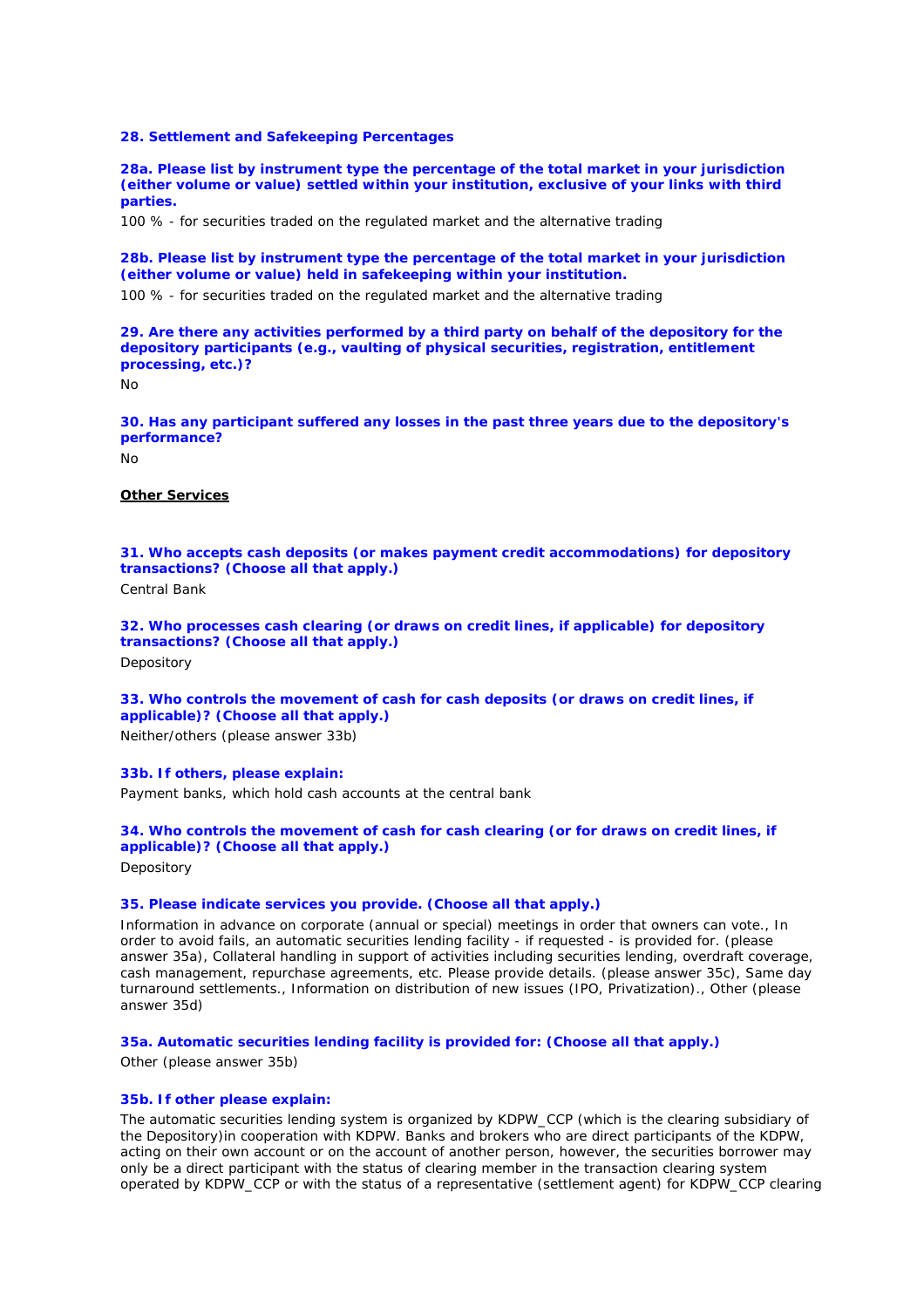members.

### **35c. Collateral Handling: please provide details:**

KDPW holds collateral for an automatic loan (cash, treasury bonds traded on the regulated market in the territory of the Republic of Poland, shares participating in the WIG20 index, or treasury bills, if they are included on the list of securities determined by the National Depository) in co-ordination with KDPW\_CCP.

# **35d. If other services, please explain:**

Other services: settling transactions conducted on the regulated and non-regulated markets, organising and managing the Pension Guarantee Fund, managing the compulsory Investor Compensation Scheme, processing of transfer payments between open-ended pension funds.

### **36. What procedures are in place for the processing of corporate action entitlements? (Choose all that apply.)**

Credited to the securities account upon actual receipt by the depository.

# **37. What procedures are in place for the processing of interest and dividends?(Choose all that apply.)**

Credited to the cash account upon actual receipt by the depository.

# **Linkages With Other Central Securities Depositories (CSD) or International Central Securities Depositories (ICSD)**

### **38. Please list all depositories or settlement systems to which you have an electronic link.**

OeKB (Austria), KELER (Hungary), Clearstream Banking Luxembourg, Euroclear Bank, EVK (Estonia), CSDP SR (Slovakia),LCVPD (Lithuania), KDD (Slovenia).

### **39. Are procedures and controls (firewalls) in place to avoid systemic collapse or contamination if one of the linked entities should experience business interruptions for whatever reason?**

Other (please answer 39a)

#### **39a. Please explain:**

The links are provided via a SWIFT workstation and there is no direct linkage between the Depository's and the other entity's systems. The workstation is secured with standard SWIFT security system.

# **40. Has a business interruption recovery plan been developed in the event the linkages should become inoperable for any reason?**

Yes

# **ACCOUNT STRUCTURES AND RECORDKEEPING**

*The purpose of this section is to identify the nature of accounts; the naming convention is employed, the level of segregation achieved, accessibility in the event of bankruptcy and the frequency of reporting generated from them.*

**41. Are participants permitted to maintain more than one account at the depository?** Yes (please answer 41a)

# **41a. If yes, please indicate number: (Choose one.)**

An unlimited number of accounts.

**42. Are participants required/permitted to segregate assets held for their own benefit from those they hold for their clients?**

Yes (please answer 42a)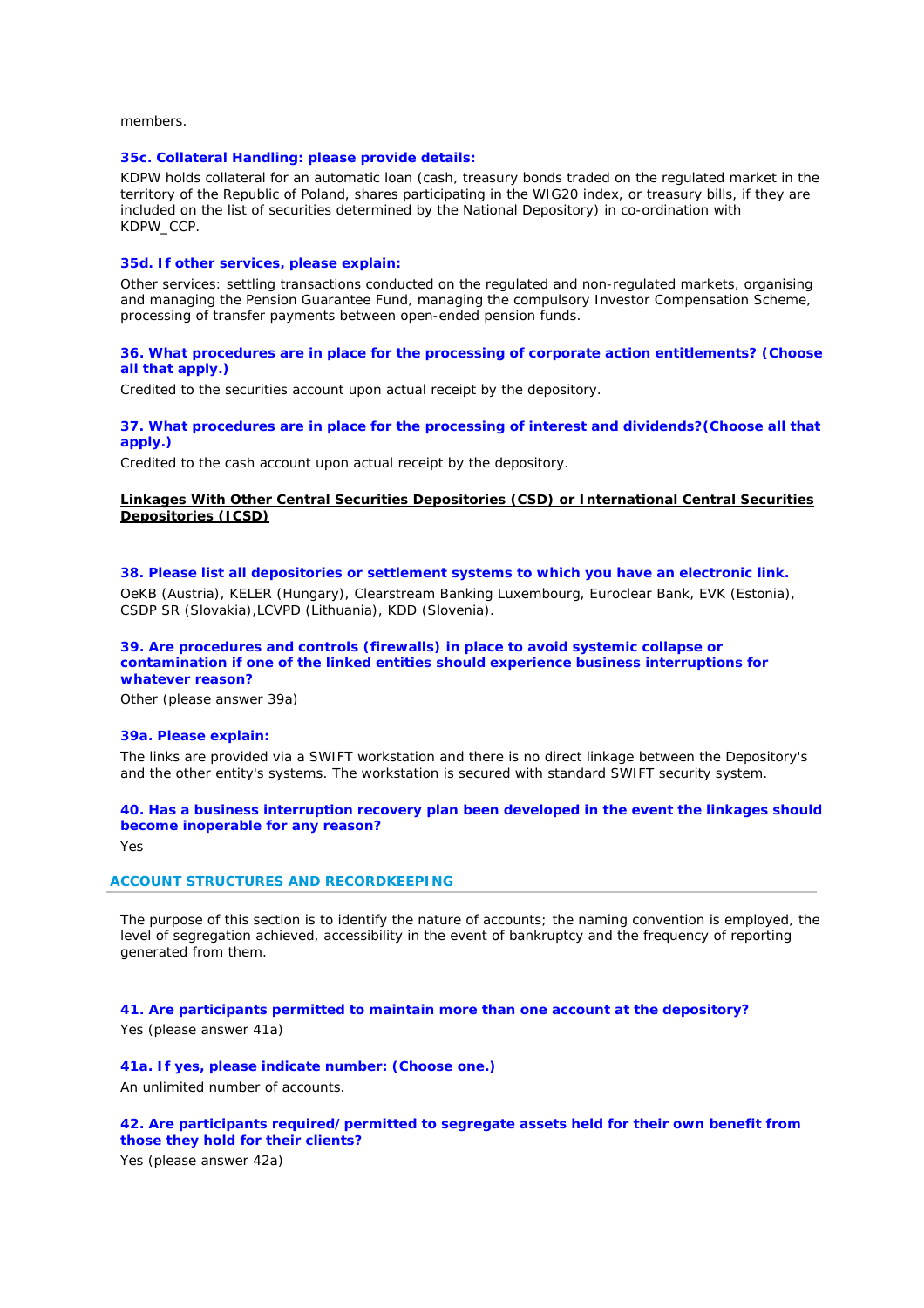# **42a. If yes, is segregation required or simply permitted?**

Required (please answer 42b)

# **42b. How does segregation occur? (Choose all that apply.)**

By separately designated participant accounts.

# **43. Does the depository permit its participants to open accounts in the participant's own nominee name(s)?**

 $N<sub>0</sub>$ 

**44. In the event a participant's single or main account is blocked for any reason (e.g., insolvency, penalties, violations, liens), would securities held in any account or accounts on behalf of the participant's clients be accessible:** 

#### **44a. By the participant's clients?**

Yes (please answer 44b)

# **44b. If yes, please describe briefly how clients of participants would access their securities and whether there would be any delay in their ability to do so:**

Any securities charges (i.e.: liens) made on accounts managed by KDPW may only affect those accounts where the participant's own securities are registered. As a result of this a charge cannot limit access by a client of that participant to securities registered on the securities account managed by that participant. In the same way, the insolvency of a participant does not in itself lead to restriction of access by a client, since the client's securities do not make up the property of the participant, nor do they form that participant's assets. Only where the participation status of a given participant is suspended can their clients have difficulties in access to securities they own which are registered on the securities accounts managed by that participant, since during the suspension period, all accounts managed for that participant in KDPW are suspended as well (this is the fundamental nature of participation). In such case (suspension of participant) Polish Financial Supervision Authority may take a decision to transfer securities from accounts managed by this participant to another participant (who gave its consent to it), where they are immediately accessible to the clients. The same situation may arise in the event of cancellation of participation. Moreover, the same temporary difficulties can be assumed for clients of indirect participant in case of suspension or cancellation of participation for direct participant conducting activity for the latter.

# **44d. By the intervening authorities controlling insolvency or other proceedings?**

No

**44g. By the participant's creditors?**

No

#### **44j. By the depository's creditors?**

 $N<sub>0</sub>$ 

**45. In what form does the depository maintain records identifying the assets of each participant? (Choose all that apply. Please refer to "Help" for clarification.)** Computer file (please answer 45b), Computer tape (please answer 45b)

#### **45b. In which format is the source data maintained?**

IBM AS-400

**46. Rule 17f-7 requires that an Eligible Securities Depository "provides periodic reports to its participants with respect to its safekeeping of assets, including notices of transfers to or from any participant's account."** 

**Does the depository make available periodic safekeeping reports to participants, including notices of transfers to or from the participant's account?** Yes (please answer 46b)

**46b. If yes, please indicate the scheduled frequency: (Choose one.)**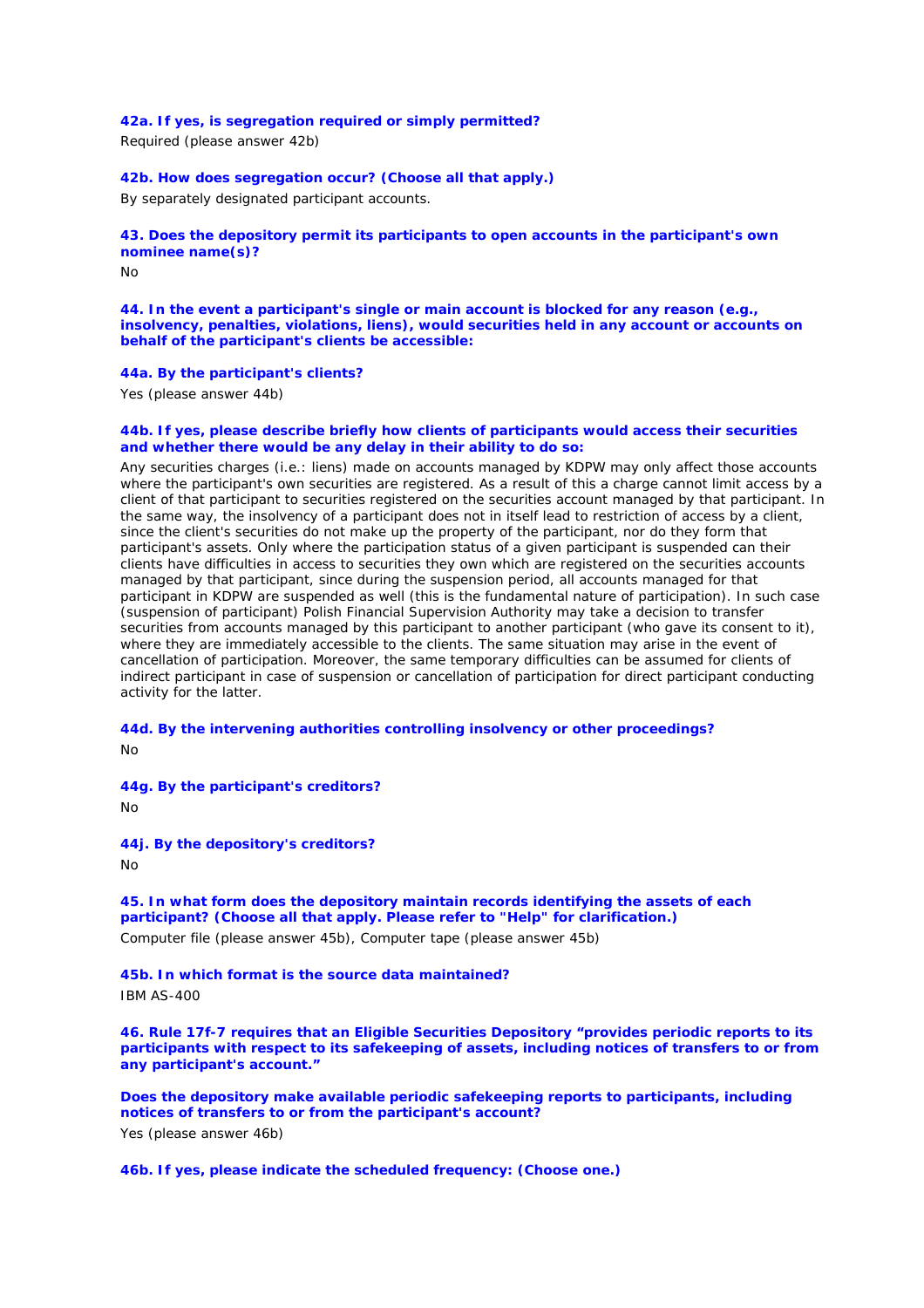#### Daily

**47. What is your document and record retention policy for documents and records described above in this section? (Choose one.)**

5 years

### **SETTLEMENTS**

**48. The Committee on Payment and Settlement Systems of the Bank for International Settlements (BIS) has identified three common structural approaches or models for linking delivery and payment in a securities settlement system. Please indicate which model your procedures most closely resemble (Please refer to details on the models within the "Help" section located below this question): (Choose all that apply.)**

Model 1 - Gross, Simultaneous Settlements of Securities and Funds Transfers. (please answer 48a), Model 2 - Gross Settlements of Securities Transfers Followed by Net Settlement of Funds Transfers. (please answer 48a)

### **48a. Please briefly describe your settlement process, including how your settlement procedures may vary from the model chosen above (and as described below in the Help section)?**

Model 1 (gross settlement of both securities and cash) applicable to the settlement in RTGS of transactions. Model 2 (gross settlement of securities with net settlement of cash via central bank) applicable to the settlement in the batch system.

### *Question 48 Help:*

*Model 1 - Gross, Simultaneous Settlements of Securities and Funds Transfers. These systems settle transfer instructions for both securities and funds simultaneously on a trade-by-trade (gross) basis, with final (irrevocable and unconditional) transfer of securities from the seller to the buyer (delivery) occurring at the same time as final transfer of funds from the buyer to the seller (payment). The securities settlement system maintains securities accounts and funds accounts for participants. Transfer of securities and cash are made by book-entry.*

*Model 2 - Gross Settlements of Securities Transfers Followed by Net Settlement of Funds Transfers. These systems settle securities transfer instructions on a trade-for-trade (gross) basis, with final transfer of securities from the seller to the buyer (delivery) occurring throughout the processing cycle, but settle funds transfer instruction on a net basis, with final transfer of funds from the buyer to the seller (payment) occurring at the end of the processing cycle.*

*The securities settlement system maintains securities accounts for participants, but funds accounts are usually held by another entity (often a commercial bank or the central bank). Securities are transferred by book-entry, such transfer being final at the instant the entries are made on the securities settlment system's books. The corresponding funds transfers are irrevocable, but not final. During the processing cycle, the system calculates running balances of funds debits and credits, the balance being settled at the end of the processing cycle when the net debit and net credit positions are posted on the books of the commercial bank or central bank that maintains the funds accounts. Settlement of funds accounts may occur once a day or several times a day.*

*Model 3 - Simultaneous Net Settlement of Securities and Funds Transfers. These systems settle transfer instructions for both securities and funds on a net basis, with final transfer of both occurring at the end of the processing cycle. Settlement may occur once a day or several times a day. The securities settlement system maintains securities accounts for participants. Funds accounts may be maintained by another entity, either a commercial bank or the central bank.*

*During a processing cycle, running balances of debits and credits to funds and securities accounts are calculated. All funds and securities transfers are provisional until the end of the processing cycle, at*  which time book-entry transfer of securities take place. If and only if all participants have sufficient *balances of funds and securities, final transfers of the net securities balances and net funds balances are executed.*

**49. Are the cash and security movements simultaneous?** Yes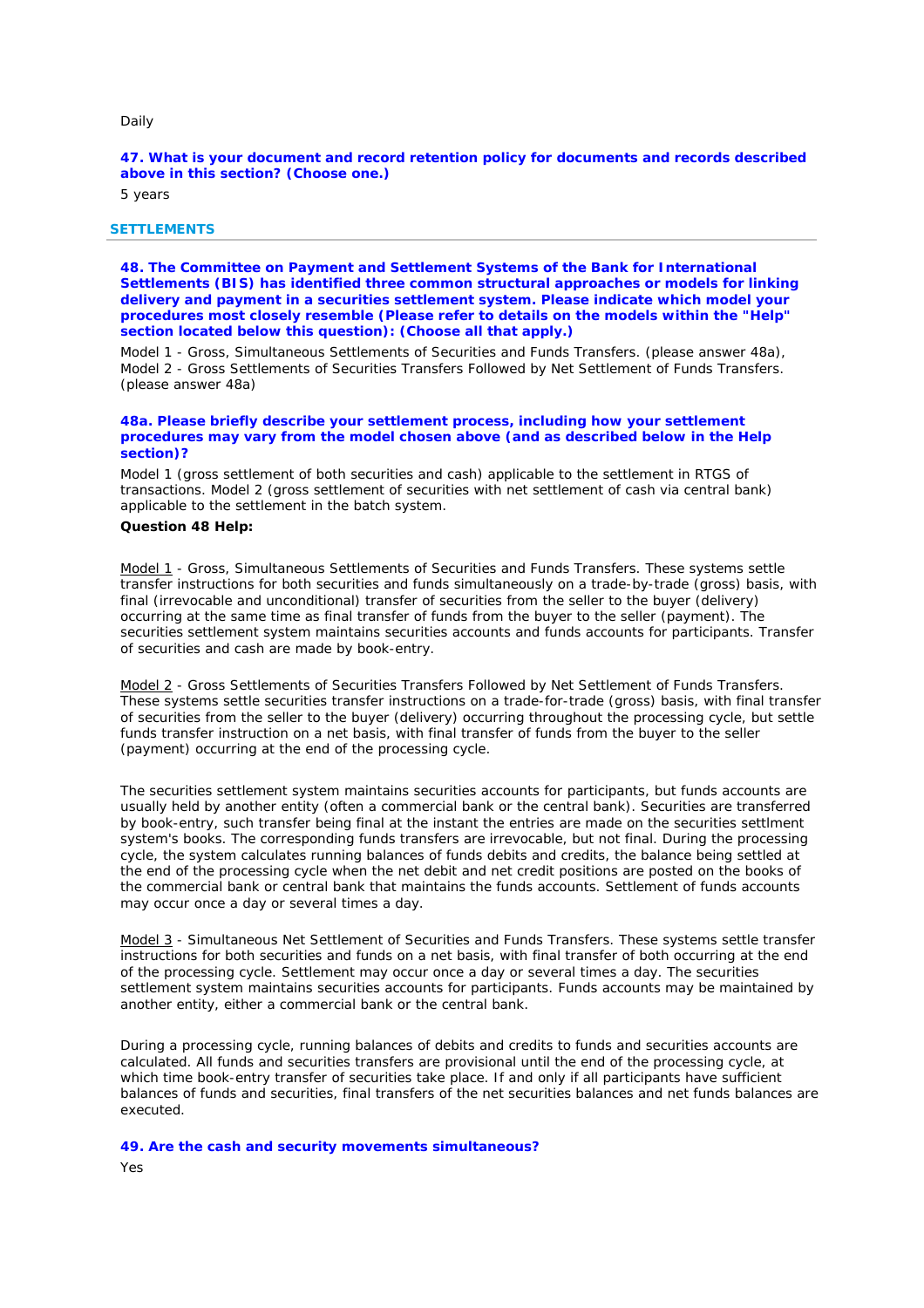### **OWNERSHIP OF SECURITIES**

*The purpose of this section is to determine how ownership of securities is represented, the ways the depository maintains ownership or control of securities held in the depository, and the extent to which ownership of assets held by the depository is separated from the proprietary assets of the depository.*

### **50. How are depository eligible securities held by the depository?**

Securities in the depository are held in dematerialized form.

# **51. If depository eligible securities are certificated, can depository eligible securities be held outside of the depository?**

Not applicable

#### **52. If securities are dematerialized:**

**May dematerialized security positions be re-certificated and held outside the depository?** Yes (please answer 52a)

### **52a. Are the securities held: (Choose all that apply.)**

Through book-entry at the depository

**52d. If the securities held by the depository are recorded by book entry at the registrar, are the securities registered only to the depository, with the depository providing the function of recording ownership on a centralized basis for the market? (Choose all that apply.)** Other (please answer 52l)

**52i. If the securities held with the depository are recorded by book-entry at the registrar, what are the control features at the registrar for transfer of registrar positions to and from the depository (e.g., authentication procedures, reconciliation, confirmation of position at registrar)? Please describe:**

not applicable

# **52l. If other, please explain:**

not applicable (book-entry is at the depository)

**53. Rule 17f-7 requires that an Eligible Securities Depository "maintains records that identify the assets of each participant and segregate the system's own assets from the assets of participants."** 

**Does the depository maintain records that identify the assets of each participant and segregate the system's own assets from the assets of participants?** Yes

**54. Does the law protect participant assets from claims and liabilities of the depository?** Yes

**55. Can the depository assess a lien on participant accounts? (A lien would entitle the depository to take and hold or sell the securities of the participant in payment of a debt.)** Yes (please answer 55a)

**55a. If yes, for what reasons are liens or similar claims imposed? (Choose all that apply.)** Other (please answer 55b)

# **55b. Please describe:**

The securities on the participant's proprietary account may be used to collateralize an automatic securities loan for the participant if the participant (borrower) fails to provide sufficient collateral. Collateral may be used to close out a loan, when the securities are not returned at the agreed time. In such case they are taken over by KDPW\_CCP and used to purchase securities for the purpose of returning them to the lender.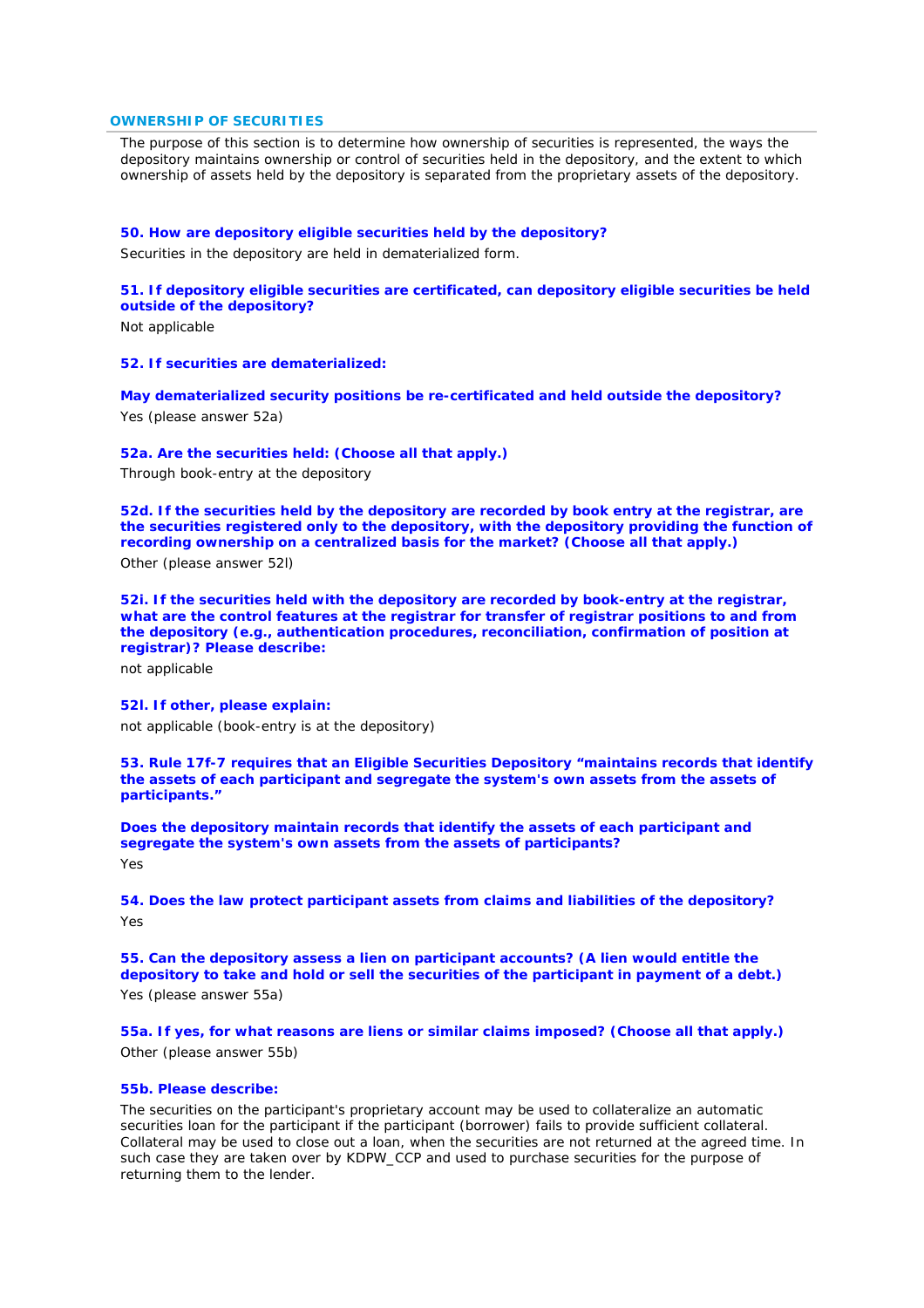**55c. Please indicate the limits of this lien as indicated below: (Choose one.)** The lien is limited to securities in the participant's proprietary account.

**55e. If a lien is placed on a participant's account which has been designated for its clients, will the depository select certain securities to be subject to the lien?** Other (please answer 55n)

**55j. For accounts designated as client accounts, do procedures exist to restrict the placement of liens only to obligations arising from safe custody and administration of those accounts?** Other (please answer 55m)

**55m. If other, please explain:**

Not applicable

**55n. If other, please explain:** Not applicable

**56. Transfer of Legal Ownership** 

**Does the depository have legal authority to transfer title to securities?**

Yes (please answer 56a)

# **56a. When does title or entitlement to depository securities pass between participants? (Choose one.)**

Other (please answer 56b)

# **56b. Please describe:**

The title to depository securities passes in the moment of booking these securities on the securities account kept by participant. Entries in securities accounts kept by participants and arising as a result of transactions shall be made on the basis of documents proving settlement of these transactions in the KDPW.

# **Datasheet Progress**

Part 1 Completed

**The Association of Global Custodians - Questionnaire - Database Help**

Database List | View List | Database Records | Printer Friendly **2011 - 2012 AGC Questionnaire - Part 2 Current View: Poland- National Depository for Securities**

### **Name**

Poland- National Depository for Securities

### **HANDLING OF SECURITIES OUTSIDE THE DEPOSITORY ENVIRONMENT**

*The purpose of this section is to consider the process (and any risk inherent within such a process) that*  involves the safekeeping of client assets while they are being removed from a depository and being *lodged into a depository.*

# **57. How are eligible securities lodged (that is, placed) in the depository system? (Choose all that apply.)**

Other (please answer 57a)

### **57a. Please describe:**

Securities are lodged into the depository system on the basis of a securities registration contract concluded by the issuer with KDPW. When KDPW registers the securities in the depository system, they become dematerialised and they exclusively exist in the form of electronic records on depository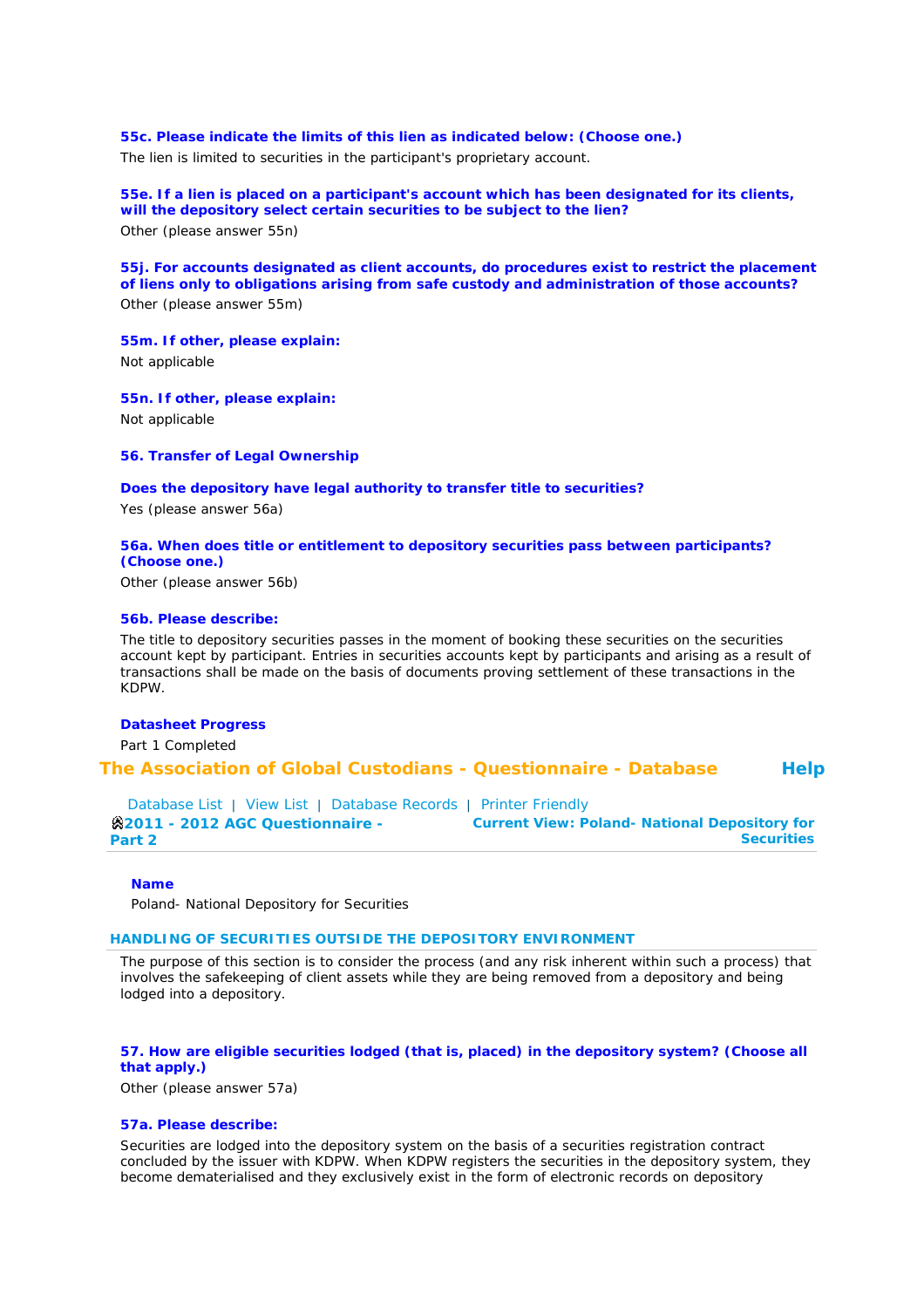accounts managed by KDPW and securities accounts managed by its participants. The securities which were previously in the material form should be deposited with KDPW or its participant before registration. As a result of the registration any records made by KDPW or its participant for the securities deposited before in the material form become electronic records in the depository system.

# **58. When are securities lodged into the depository reflected in a participant's depository account? (Choose all that apply.)**

**59. How long does it usually take to lodge securities with the depository? (Choose one.)** 1 to 2 days

**60. During the process of lodging securities into the depository, can the securities:** 

### **Be traded?**

No (please answer 60c)

**60a. During the process of lodging securities into the depository, can the securities:** 

**Be settled?** No (please answer 60d)

**60b. During the process of lodging securities into the depository, can the securities:** 

**Have ownership transferred?** Other (please answer 60e)

**60c. If they cannot be traded, or if you answered other, please explain:**

see above

### **60d. If they cannot be settled, or if you answered other, please explain:**

see above

# **60e. If ownership cannot be transferred, or if you answered other, please explain:**

Rights from securities are created from the moment the securities are registered on the securities account and the owner of the securities account is entitled to these rights. These securities only exist in the form of electronic records on depository accounts and securities accounts. Trade in these securities is only possible with the registration of these securities on the securities account. However, as regards securities issued in paper form which are to be registered in KDPW, the ownership in these securities may be transferred up until the moment of their registration in KDPW. Yet, the transfer is made outside of the depository system.

# **61. Are securities immediately available for delivery upon transfer to the depository?** Yes

**62. Please describe briefly the arrangements/procedures/facilities you maintain to ensure that eligible securities held at the depository are handled at least as efficiently as compared to securities held outside the depository, particularly in relation to income, corporate actions and proxy services.**

Not applicable

# **63. What transfer process steps are involved when eligible securities are withdrawn from the depository for safekeeping? (Choose one.)**

Other (please answer 63a)

# **63a. Please specify:**

The withdrawal of securities from the depository takes place when the issuer decides to do it. However, the issuer needs the approval of the PFSA to do it. Moreover, the withdrawal of equities is possible when the issuer's insolvency is declared or it cannot be declared owing to the fact that the issuer's assets are not able to cover the costs of the insolvency proceeding. As a result of the PFSA approval or the binding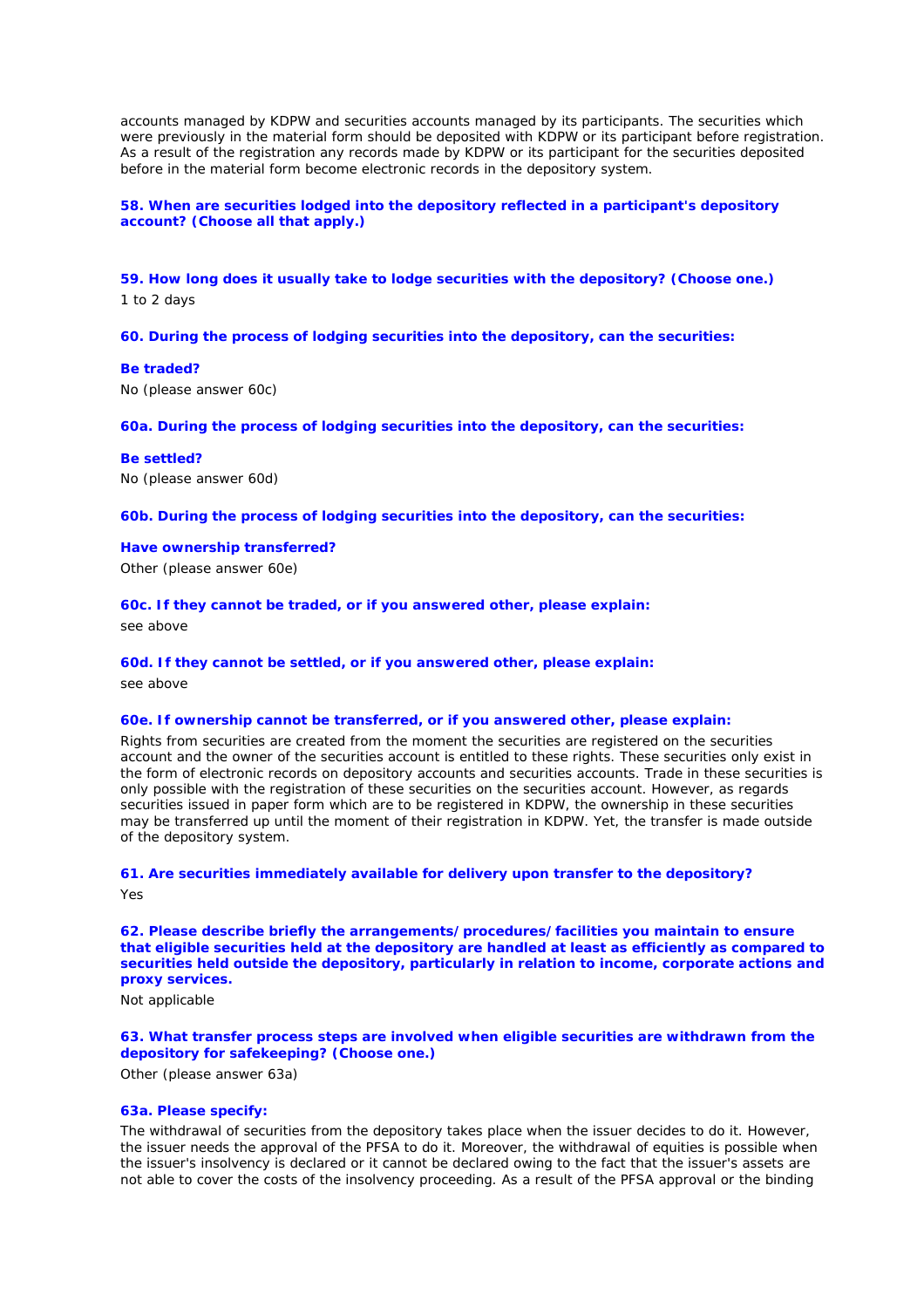insolvency declaration or the binding resolution that rejects the application for insolvency because the issuer's assets are not able to cover the costs of the insolvency proceeding, KDPW indicates the date when its participants are obliged to deliver the data of the shareholders to the issuer.

# **64. How long does it usually take to remove securities from the depository? (Choose one.)**

3 days to 1 week

### **65. While the securities are being removed from the depository, can they:**

# **65a. Be traded? (Choose one)**

No (please answer 65b)

### **65b. Please explain:**

The status of the securities is changed, participants within the indicated deadline, deliver to the KDPW instructions to change the status of the securities to be cancelled to "blocked for corporate actions".

# **65c. Be settled?**

No (please answer 65d)

**65d. Please explain:**

see 65b

**65e. Have ownership transferred?**

No (please answer 65f)

**65f. Please explain:**

see 65b

# **STANDARD OF CARE**

*The purpose of this section is to understand the responsibility and liability that the depository has in providing services to its participants/members in the settlement and clearing of securities and/or cash, and to understand what type of protections exist for participants in the event of a participant failure/default.*

#### **Depository Liability**

**66. Does the depository accept liability (independent of any insurance coverage) for the following:** 

**66a. Reconciliation errors with the registrar and/or the issuer that result in direct damages or losses to participants?**

Yes (please answer 66b)

**66b. If yes, please check all of the following that apply:** The depository assumes liability for direct losses

**66e. Theft of securities (either physical certificate or electronically from accounts at the depository) from the depository that result in direct damages or losses to participants?** Yes (please answer 66f)

**66f. If yes, please check all of the following that apply:** The depository assumes liability for direct losses

**66i. Failure of the depository's systems that result in direct damages or losses to participants because they cannot use either securities or funds?**

Yes (please answer 66j)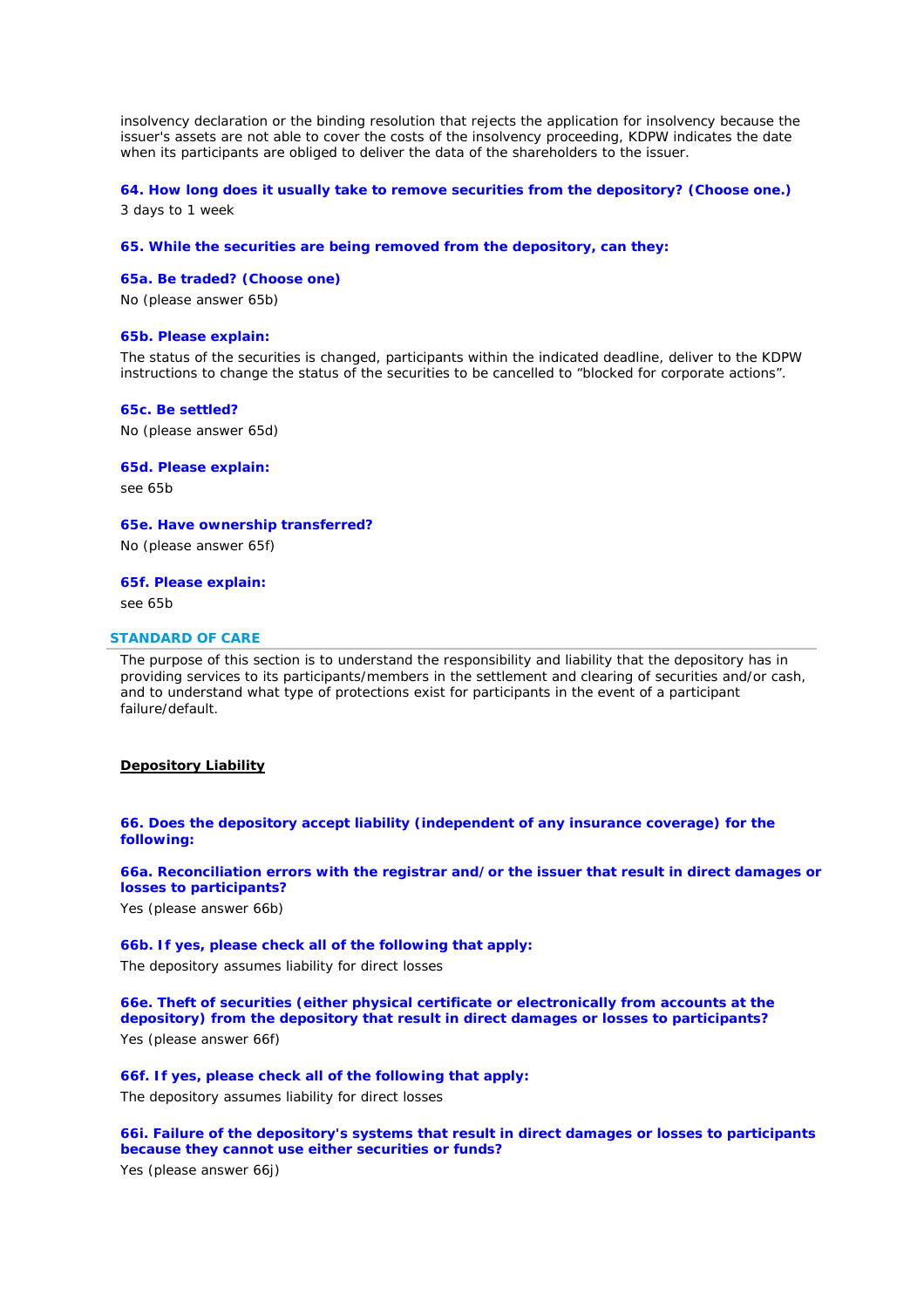### **66j. If yes, please check all of the following that apply:**

The depository assumes liability for direct losses

### **66m. Any direct damages or losses to participants caused by the depository due to its errors, omissions or fraud?**

Yes (please answer 66n)

# **66n. If yes, please check all of the following that apply:**

The depository assumes liability for direct losses

# **66q. Any direct damages or losses to participants caused by the depository in its capacity as a central counterparty?**

No

### **66u. Does the depository guaranty settlement?**

Other (please answer 66w)

#### **66w. If other, please explain:**

Settlement is guaranteed only for regulated and alternative trading markets transactions. The guaranty of the depository settlement is accomplished by the KDPW\_CCP (wholly-owned by the KDPW) and its guarantee mechanism. It comprises: maintenance margins, basic and additional contributions to the relevant parts of the guarantee fund and the CCP's own capital dedicated for guarantee purposes. Activation of the guarantee mechanism takes place in the case of insolvency of a clearing member when KDPW\_CCP becomes the party to the transaction instead of the failed clearing member. The capital of the CCP, which amounts PLN 100 million (around USD 36 million) could be used to cover a default of a participant if the margins and the guarantee fund would not be sufficient.

### **66x. Any direct damages or losses to participants caused by the depository as a result of force majeure events, acts of God, or political events, etc.?** No

**66+. In all cases where the depository assumes responsibility for direct or indirect or consequential losses, is the depository's liability limited by a standard of care determination?**

Yes (please answer 66\*)

### **66\*. Please define the standard of care applied:**

A greater degree of effort is expected from KDPW, measured by recognising the professional nature of the depository functions carried out by KDPW.

### **67. Do the depository's written contracts, rules, or established practices and procedures provide protection against risk of loss of participant assets by the depository in the form of?**

# **67a. Indemnification**

 $N<sub>0</sub>$ 

# **67d. Insurance**

Yes (please answer 67e)

# **67e. Please explain (then please answer 67f):**

KDPW holds an insurance agreement to cover particular fraud relating to KDPW owned financial instruments, financial instruments registered on KDPW accounts and KDPW managed accounts, or where KDPW has powers of attorney. The policy further covers risks involving malfunctions of IT systems, computer crime, and professional liability of financial institutions (interest or damages for failure to perform its functions, or for negligent performance).

# **67f. Please provide details of the relevant sections of the contracts, rules or practices where this information is found.**

n/a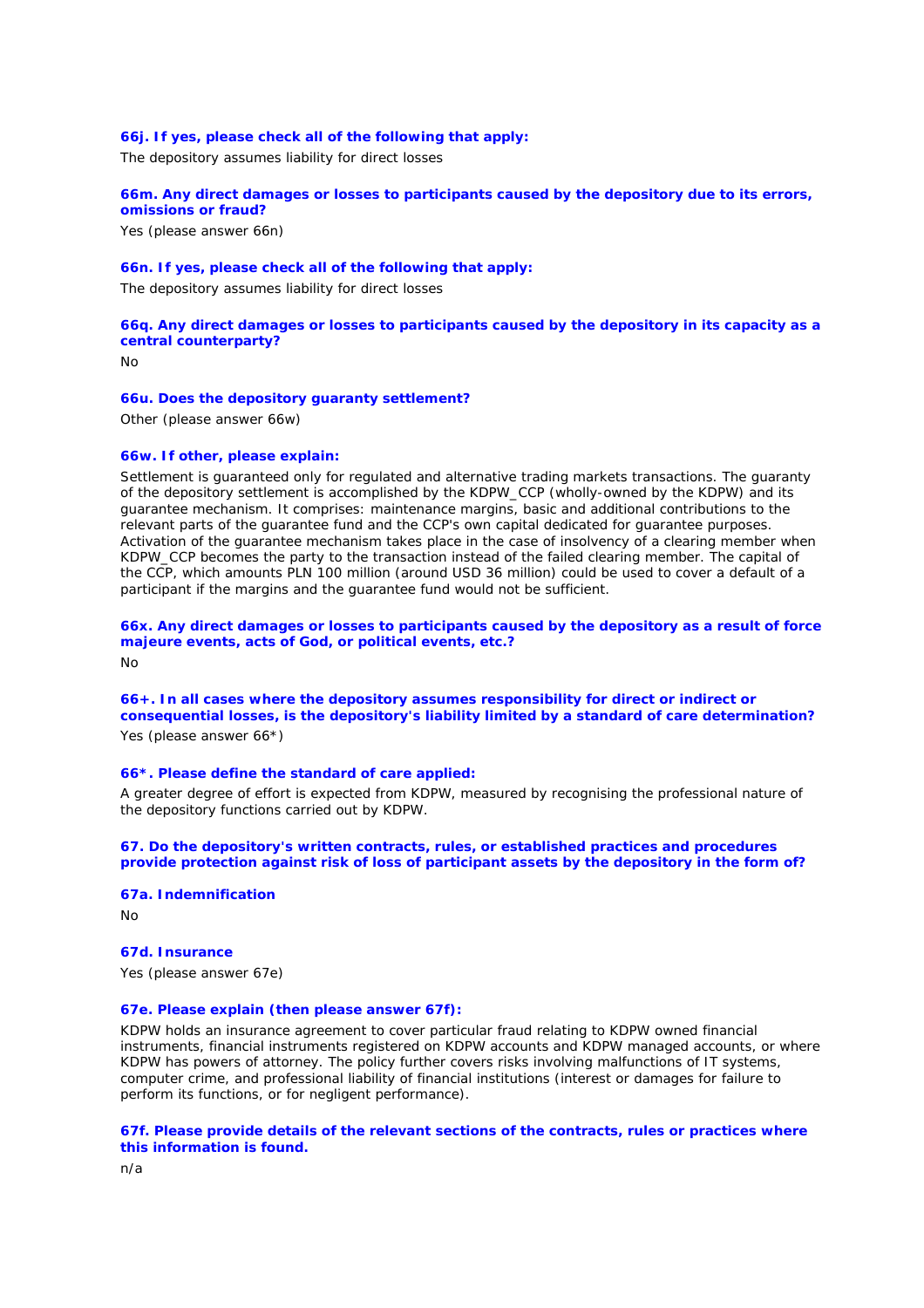# **67g. Acknowledgement of liability for losses caused by depository's own actions.**

Yes (please answer 67h)

### **67h. Please explain (then please answer 67i):**

see 67e

#### **67i. Please provide details of the relevant sections of the contracts, rules or practices where this information is found.**

n/a

# **67j. Other**

Yes (please answer 67k)

### **67k. Please explain (then please answer 67l:**

There is no risk of loss of assets registered on KDPW accounts. Rights to securities arise as a result of entries on securities accounts, which are in effect carried out by the participants themselves. The assets of their investors are safeguarded using a compensation scheme, which is administered by KDPW and used to pay compensation to clients in the event of the bankruptcy of a participant or fraudulent dealings by participants.

# **67l. Please provide details of the relevant sections of the contracts, rules or practices where this information is found.**

Compensation Scheme Regulation, art. 132-146 of the Trading in Financial Instruments Act, Rules of Operation of the Compensation Scheme

### **68. Is the depository immune from legal action in its own jurisdiction?**

Other (please answer 68a)

#### **68a. If other, please explain:**

According to the article 6 pt 4 of the Bankruptcy and Restitution Law the legal entity which have been established on the basis of the provisions of a Parliament Act cannot be declared bankrupt. The Depository is such a legal entity.

# **Security Control**

### **69. How do participants receive information (view actual settlement of trades, movement of securities on their accounts, etc.) and see the status of their accounts? (Choose all that apply.)**

By direct electronic link, Other (please answer 69a)

#### **69a. Please explain:**

Participants can use the messaging communication system ESDI (Electronic System of the Information Distribution) or ESDK (Electronic System of the Messages Distribution), which in an appropriate hardware configurations has the function of direct electronic link.

# **70. Do participants have access to affect their holdings, including confirming and affirming trades, movement of securities on their accounts, etc.?**

Yes (please answer 70a)

**70a. How is access given to participants? (Choose all that apply.)** By direct electronic link (please answer 70b), Other (please answer 70c)

### **70b. Please select type of electronic link:**

Secured, leased, dedicated telephone line, Internet

### **70c. Please explain:**

Participants can use the messaging communication system (KDPW Data Exchange System): ESDI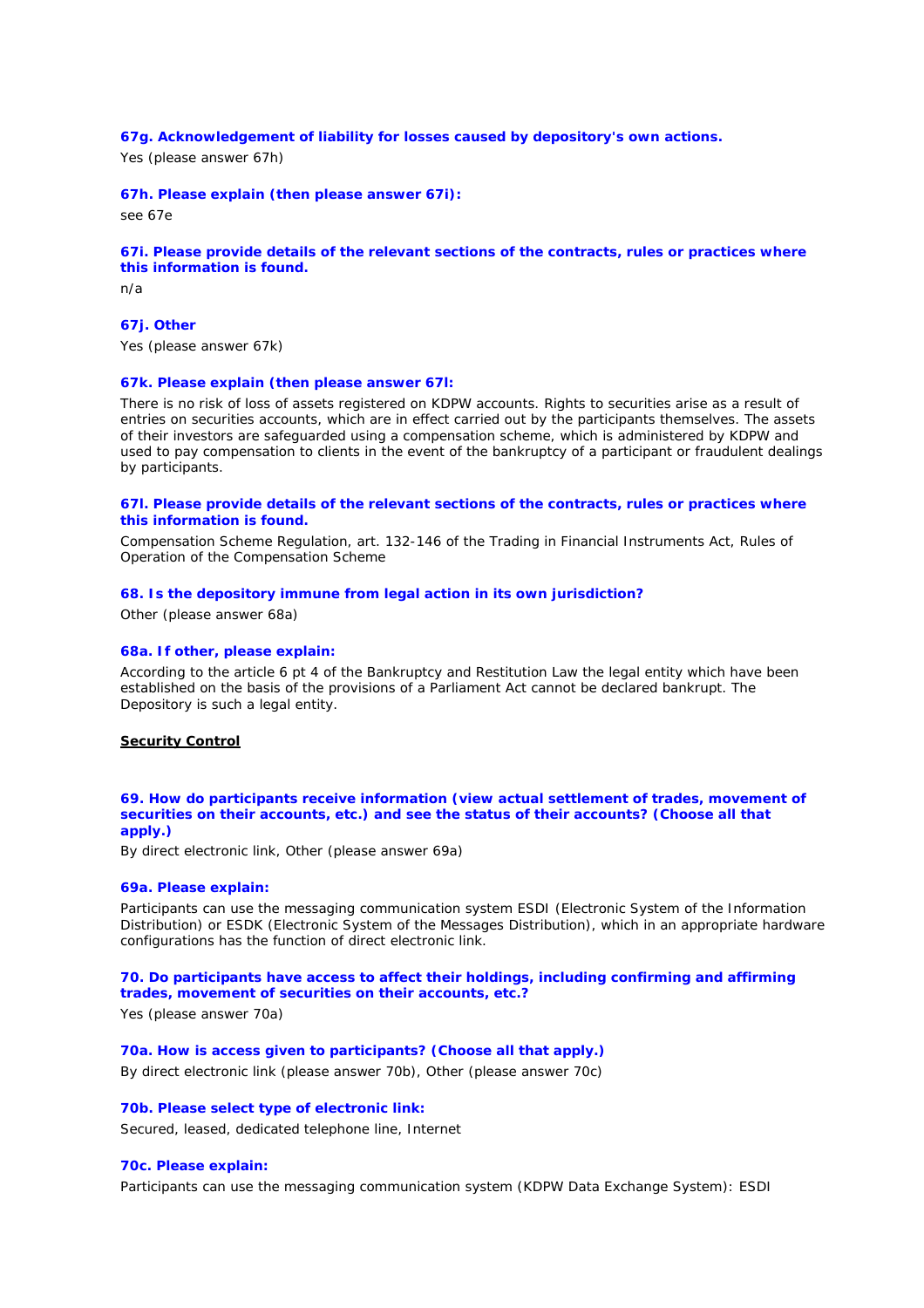(Electronic System of the Information Distribution) or ESDK (Electronic System of the Messages Distribution), which in an appropriate hardware configurations has the function of direct electronic link.

### **71. Regarding data security:**

#### **71a. Are passwords used by participants to access their accounts?**

Yes, Other (please answer 71b)

# **71b. If other, please explain:**

Participants have access to the Electronic System of the Information Distribution (ESDI) or Electronic System of the Messages Distribution (ESDK). Data security is based mainly on cryptography (data encipherment), however user passwords are also used for email account access.

# **71c. Does each user have a unique user ID?**

Yes

#### **71e. Are passwords regularly changed?**

Other (please answer 71g)

### **71g. If other, please explain:**

Individual cryptographic keys are changed once a year. There is no need to change user passwords.

# **71h. Is there a user lock-out after a pre-set number of unsuccessful User ID attempts?** No

# **72. Does the depository communicate with other market entities such as stock exchanges, payment systems, clearing houses, etc., by secured linkages?**

Yes (please answer 72a)

# **72a. Please explain:**

Warsaw Stock Exchange, National Bank of Poland, Polish Financial Supervision Authority, BondSpot S.A., Warsaw Commodity Clearing House

# **73. How does the depository communicate with other market entities?**

# **73a. Stock Exchanges (Choose all that apply.)**

Secured, leased, dedicated telephone line

# **73b. Payment Systems (Choose all that apply.)**

Secured, leased, dedicated telephone line

# **73c. Clearing Houses (Choose all that apply.)** Secured, leased, dedicated telephone line, Not applicable

# **73d. Registrars (Choose all that apply.)** Not applicable

**74. How is access to the physical building controlled? (Choose all that apply.)** By guards, By electronic keys/personal ID card, By alarm system

# **75. What are the vault security procedures for the safekeeping of physical paper? (Choose all that apply.)**

Not applicable; no vault is maintained

# **Participant Default Protections Resulting from a Participant Failure**

**76. If a participant defaults, how is the loss covered? (Choose all that apply?)**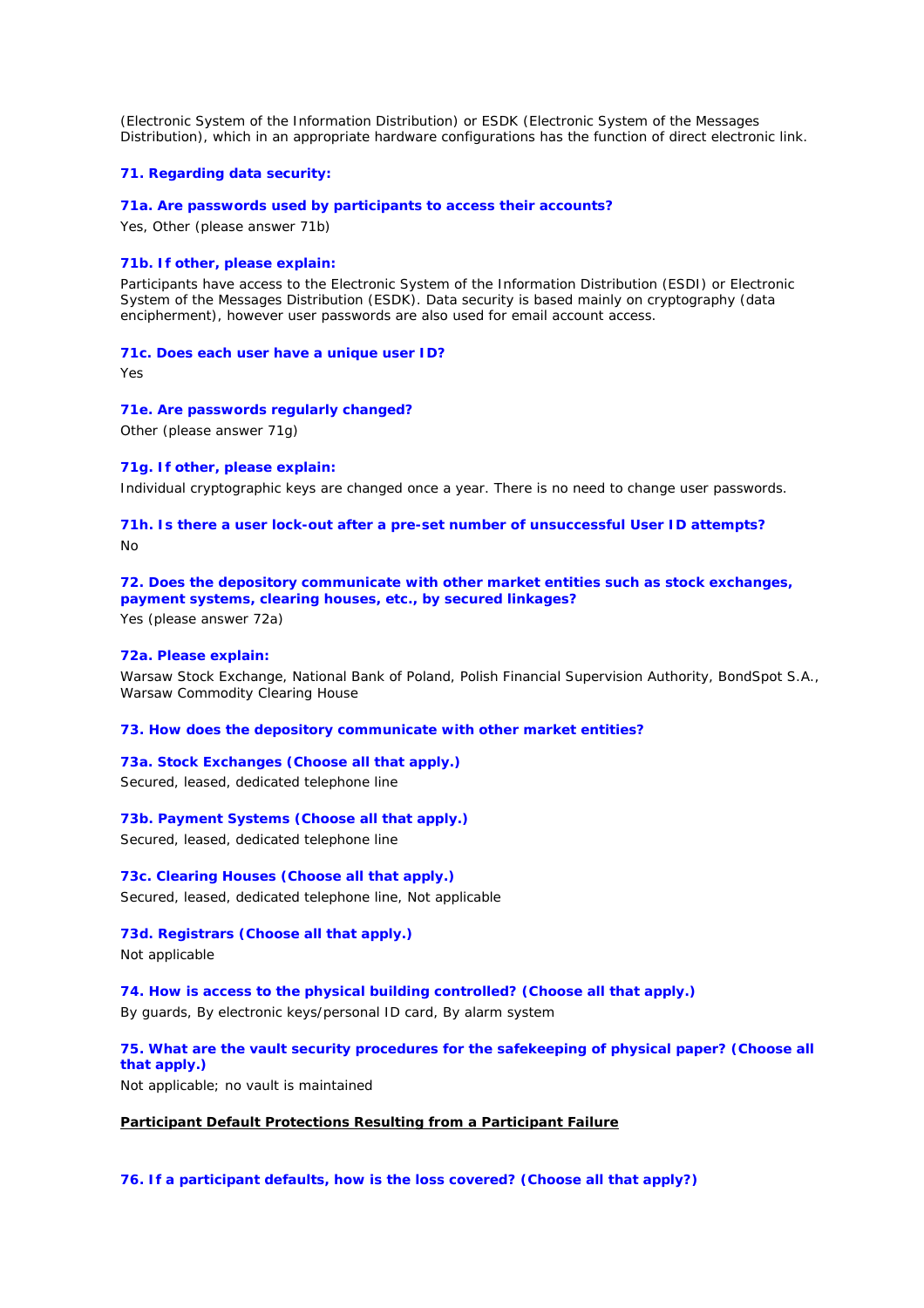Other (please answer 76d)

### **76d. Please explain:**

The KDPW\_CCP guaranty fund covers the loss. The clearing functions and the management of the guarantee fund have been moved from the depository to KDPW\_CCP (central counterparty) on 1 July 2011. Maintenance margins, basic and additional contributions to the relevant parts of the guarantee fund and the CCP's own capital are dedicated for guarantee purposes. Activation of the guarantee mechanism takes place in the case of insolvency of a clearing member when KDPW\_CCP becomes the party to the transaction instead of the failed clearing member. The capital of the CCP, which amounts PLN 100 million (around USD 36 million) could be used to cover a default of a participant if the margins and the guarantee fund would not be sufficient.

### **77. During the past three years, has there been a situation where a participant defaulted which resulted in a significant loss?**

No

# **78. Does the depository have a guaranty fund independent of stock exchange or other market guarantees?**

Other (please answer 78l)

#### **78d. How is the fund financed? (Choose one.)**

Contributions from participants (please answer 78f)

#### **78f. If so, what is the amount or percentage per participant?**

The basis used in determining the total size of the fund and the contributions of participants with the status of clearing member is the level of risk exposure, or open risk. Open risk is the difference between the value of the maintenance margin, calculated according to the value of stress-test parameters for positions at the end of day, and the value of the actual maintenance margin posted by the participant. The size of the fund is determined using the maximum value of open risk of all participants and limited by the minimum and maximum levels adopted by KDPW\_CCP. Contribution payment amounts are determined proportionally to the value of open risk exposure for each clearing member. KDPW\_CCP has a guaranty fund independent of stock exchange or other market guarantees. The size of the guarantee fund for the end of September 2011: Stock Exchange Transactions and BondSpot (regulated market) - PLN 164 million/ EUR 37,18 million/ USD 50,35 million - Alternative Trading System BondSpot - PLN 0,4 million/ EUR 0,09 million/ USD 0,12 million,- Alternative Trading System GPW - PLN 1,2 million/ EUR 0,27 million/ USD 0,37 million

### **78h. Who is covered by the fund? (Choose all that apply.)**

Other (please answer 78i)

### **78i. If other, please explain:**

clearing members

### **78j. When is the guaranty fund used? (Choose all that apply.)**

When a direct participant defaults

### **78l. If other, please explain:**

The guaranty fund covers the regulated and alternative markets transactions.

### **79. Does the depository have forms of oversight management for assessing and monitoring of the following? (Choose all that apply.)**

Participant eligibility requirements, Participant volumes, Settlement controls that minimize or eliminate the risk of default by a participant (please answer 79d)

# **79d. What type or types of settlement controls (Choose all that apply.)**

Simultaneous DVP (please answer 79g)

#### **79g. Please explain:**

Settlement of securities is effected after the confirmation of cash settlement in the central bank.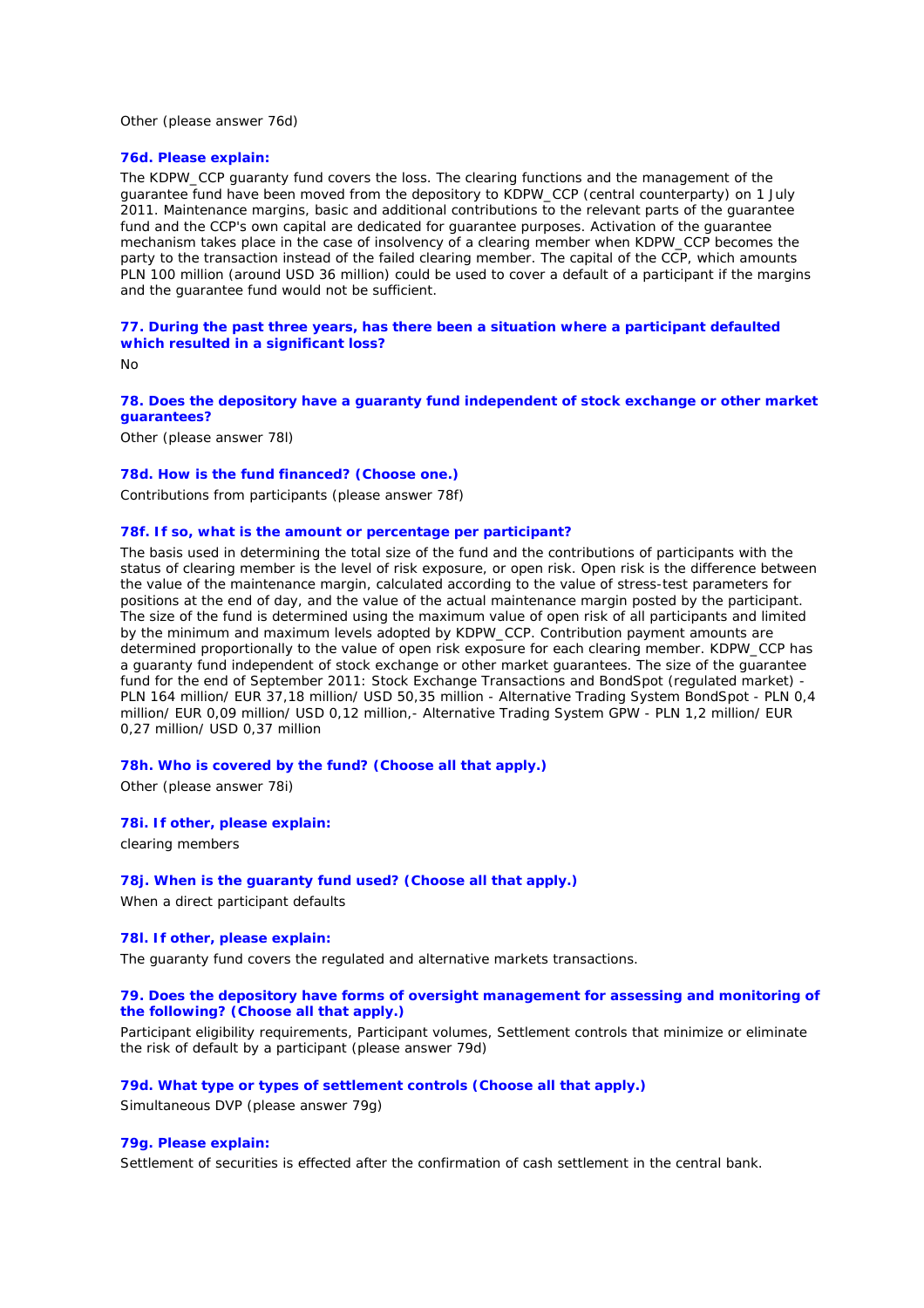# **80. Does the stock exchange have default protections that extend to the depository, such as the following? (Choose all that apply.)**

Other (please answer 80a)

# **80a. Please explain:**

KDPW\_CCP maintains a guaranty fund for stock exchange transactions and the alternative trading (excluding package transactions).

# **BUSINESS RECOVERY PLAN**

*This section is intended to identify key aspects of the depository's Business Recovery Plan (BRP), including testing requirements and past results, expected recovery time periods, and the independent review and validation (if any) of the BRP.*

### **81. Do you have a formal business recovery plan?**

Yes (please answer 81a)

### **81a. Does your Business Recovery Plan include: (Choose all that apply.)**

Back-up of all computer files, Off-site data storage, Back-up files stored and locked, Off-site operations facility, Other (please answer 81h)

# **81b. Please identify both the frequency and the last date of testing for the following third party:**

# **Depository participants/members**

once a year The last date of testing: 15.10.2011

# **81c. Please identify both the frequency and the last date of testing for the following third party:**

#### **Stock exchange**

more than once a year The last date of testing: 15.10.2011

# **81d. Please identify both the frequency and the last date of testing for the following third party:**

#### **Central bank**

more than once a year The last date of testing: 15.10.2011

**81e. Please identify both the frequency and the last date of testing for the following third party:** 

# **Local brokers**

once a year The last date of testing: 15.10.2011

**81f. Please identify both the frequency and the last date of testing for the following third party:** 

### **Any other third party**

Pension funds and pension societies - once a year The last date of testing: 15.10.2011

#### **81h. If other, please explain:**

On line data replication

# **82. How quickly can the main system be reactivated in the event of an outage? (Choose one.)**

1 - 4 hours

## **83. If a back-up system exists, how quickly can the back-up system be activated in the event of the main system failing? (Choose one.)**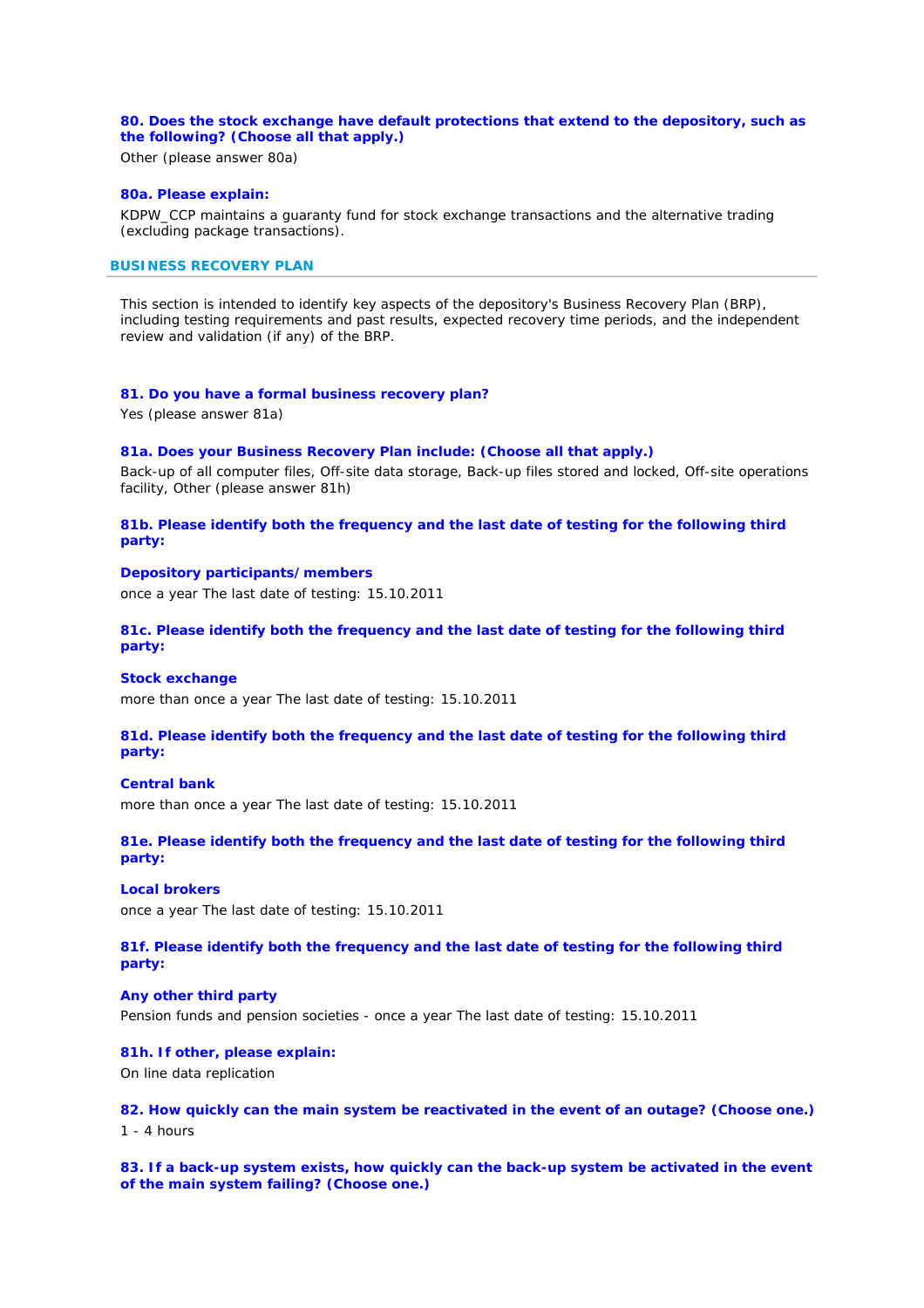$1 - 4$  hours

**84. Will the depository publicly announce any system interruption?**

Yes (please answer 84a)

**84a. To whom will the depository disclose any system interruptions? (Choose all that apply.)** To the depository regulators, To all direct participants, Other (please answer 84d)

### **84d. Please explain:**

In case of cash settlement disruption - National Bank of Poland. Pension funds and pension societies

**84e. How will the depository disclose any system interruptions? (Choose all that apply.)**

By e-mail, By telephone, Other (please answer 84f)

### **84f. Please explain:**

Electronic System of the Information Distribution (ESDI), ESDK (Electronic System of the Messages Distribution), fax

**85. In the past three years, has it been necessary to activate the recovery plan in a live situation?**

 $N<sub>0</sub>$ 

**85b. How much time was needed to recover and restore business to normal operations? (Choose one.)**

### **PERFORMANCE, INSURANCE, AND LOSS**

*This section is intended to identify the level of insurance maintained by the depository, and the extent to*  which coverage would extend to financial loss incurred by participants and their clients, including but not *limited to losses resulting from operating performance, security breaches, and employee negligence or misconduct.*

**86. Has there been any material loss by the depository during the past three years?** No

**87. Has the depository been subject to any litigation involving a participant during the past three years?**

No

**88. Has the depository realized revenues sufficient to cover expenses during the past three years? (Choose one.)**

Yes for all three years

### **89. Does the depository maintain a reserve for operating losses?**

No, Other (please answer 89b)

# **89b. If other, please explain:**

KDPW does not mantain the dedicated reserve capital for covering the operational losses as it is not required by the Polish regulations. There are no account reserves created for eventual operational losses. Account reserves are created only for probable losses. Hovewer KDPW does maintain supplementary and reserve capital, created by annual deductions from profit, which are dedicated to cover eventual losses.

**90. Has the regulatory body with oversight responsibility for the depository issued public notice that the depository is not in current compliance with any capital, solvency, insurance or similar financial strength requirements imposed by such regulatory body?**

 $N<sub>0</sub>$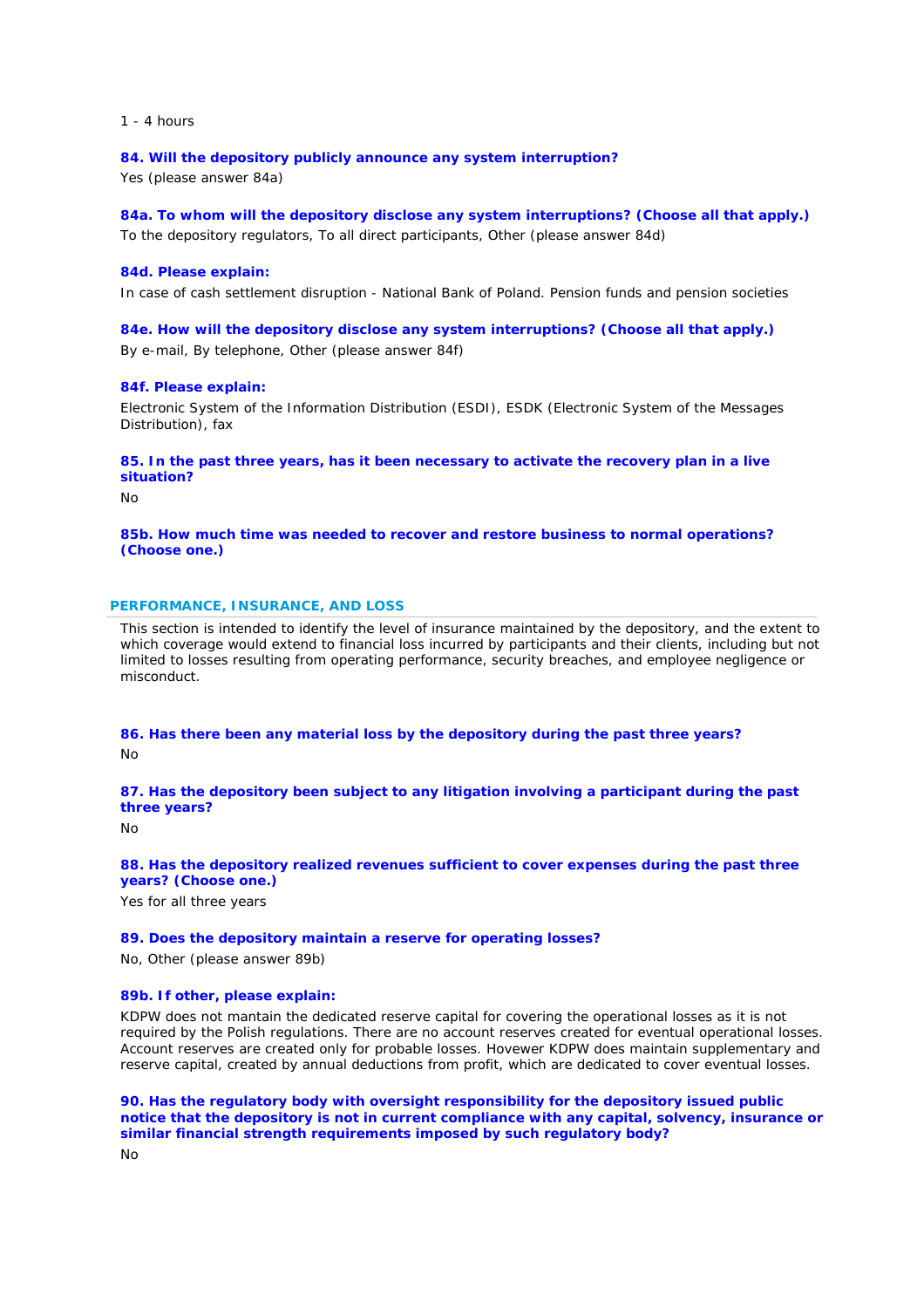**90b. In the case of such a notice having been issued, has such notice been withdrawn, or, has the remedy of such noncompliance been publicly announced by the depository?** Other (please answer 90e)

**90e. If other, please explain:**

Not applicable

### **91. Does the depository have insurance to cover losses in the event of Default on settlement commitments by the depository or a participant?**

No

**92. Does the depository have Fidelity insurance (that is, insurance to cover loss of securities or money resulting, for example, from acts such as forgery, theft, fraud and/or employee dishonesty)?**

Yes (please answer 92a)

# **92a. What is the amount of the coverage?**

100 000 000 PLN (32 233 USD – USD/PLN – 3,10 the exchange rate at the end of the October 2011)

**92b. What is the amount of the deductible?**

100 000 PLN (32 233 USD – USD/PLN – 3,10 the exchange rate at the end of the October 2011)

#### **93. Does the depository have insurance for Operational Errors?**

Yes (please answer 93a)

**93a. What is the amount of the coverage?** 65 000 000 PLN (20 951 000 USD – USD/PLN – 3,10 the exchange rate at the end of the October 2011)

**93b. What is the amount of the deductible?** 100 000 PLN (32 233 USD – USD/PLN – 3,10 the exchange rate at the end of the October 2011)

#### **94. Does the depository have Errors and Omissions insurance?**

Yes (please answer 94a)

**94a. What is the amount of the coverage?**

65 000 000 PLN (20 951 000 USD – USD/PLN – 3,10 the exchange rate at the end of the October 2011)

**94b. What is the amount of the deductible?** 100 000 PLN (32 233 USD – USD/PLN – 3,10 the exchange rate at the end of the October 2011)

**95. Does the depository have insurance for the Premises?**

No

-

### **96. Does the depository have any other insurance?**

Yes (please answer 96a)

#### **96a. If so, what is it for?**

There is an insurance for fire and other events, such as break-ins and theft, robbery and destruction, for all risks relating to fittings and portable equipment (laptop computers, portable telephones), property insurance in transit in Polish territory, civil liability as a result of managing offices.

**96b. What is the amount of the coverage?** Full property insurance - reproduction value.

**96c. What is the amount of the deductible?**